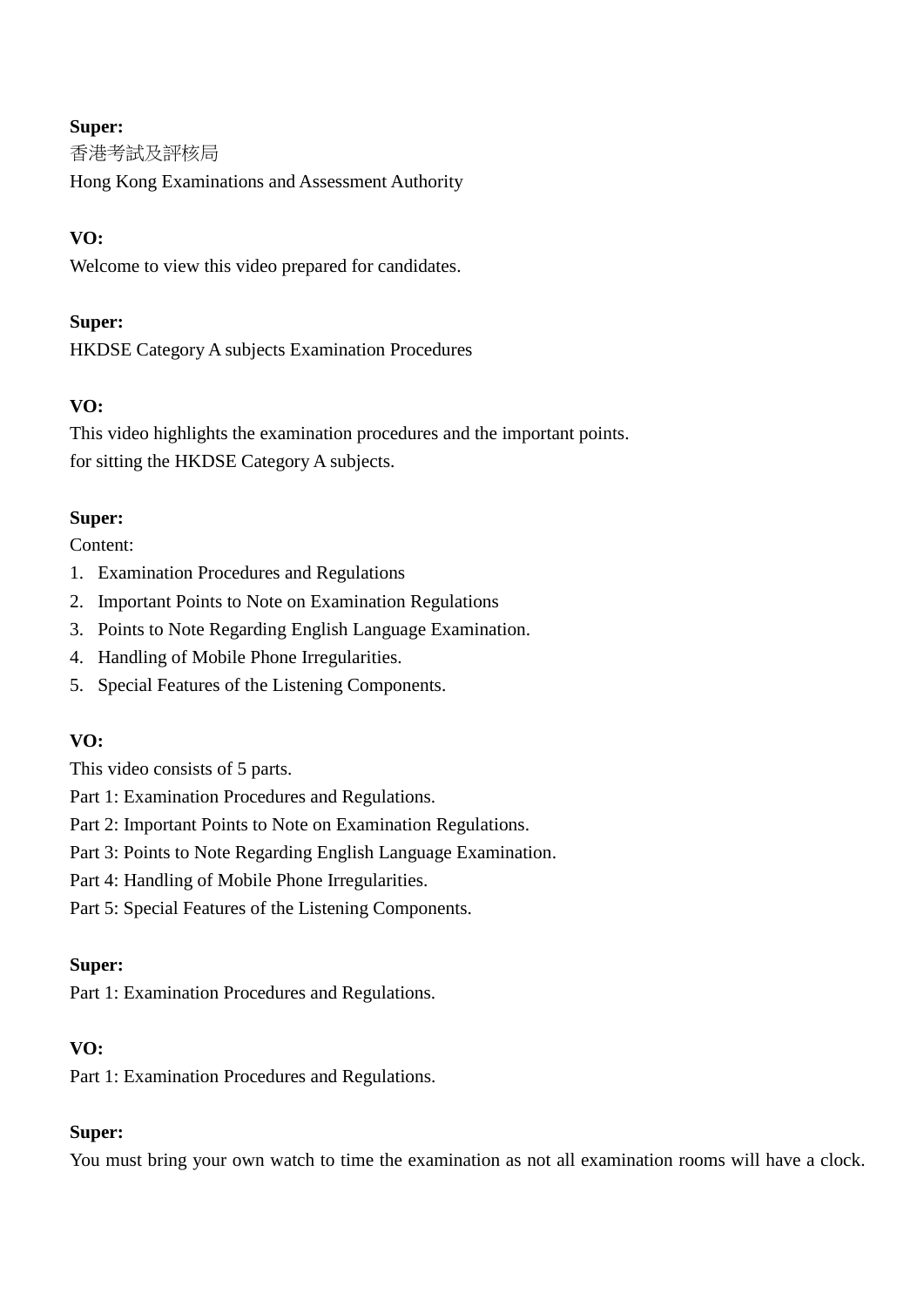You are strongly advised to wear an ordinary watch as the Centre Supervisor or invigilators will not allow you to use any watch suspected to have been installed with mobile applications or supported by wireless technologies.

# **VO:**

You must bring your own watch to time the examination as not all examination rooms will have a clock. You are strongly advised to wear an ordinary watch as the Centre Supervisor or invigilators will not allow you to use any watch suspected to have been installed with mobile applications or supported by wireless technologies.

# **Super:**

The examination time for each paper is printed on the cover of the question paper or question-answer book(s) for candidates' reference.

# **VO:**

The examination time for each paper is printed on the cover of the question paper or question-answer book(s) for candidates' reference.

# **Super:**

Complaints about having no clock or not being able to view the clock in the examination centre will not be entertained

### **VO:**

Complaints about having no clock or not being able to view the clock in the examination centre will not be entertained.

### **Super:**

You must occupy the seat assigned to you in accordance with the seat number stated on your admission form.

### **VO:**

You must occupy the seat assigned to you in accordance with the seat number stated on your admission form.

# **Super:**

You must maintain absolute silence once you have entered an examination room.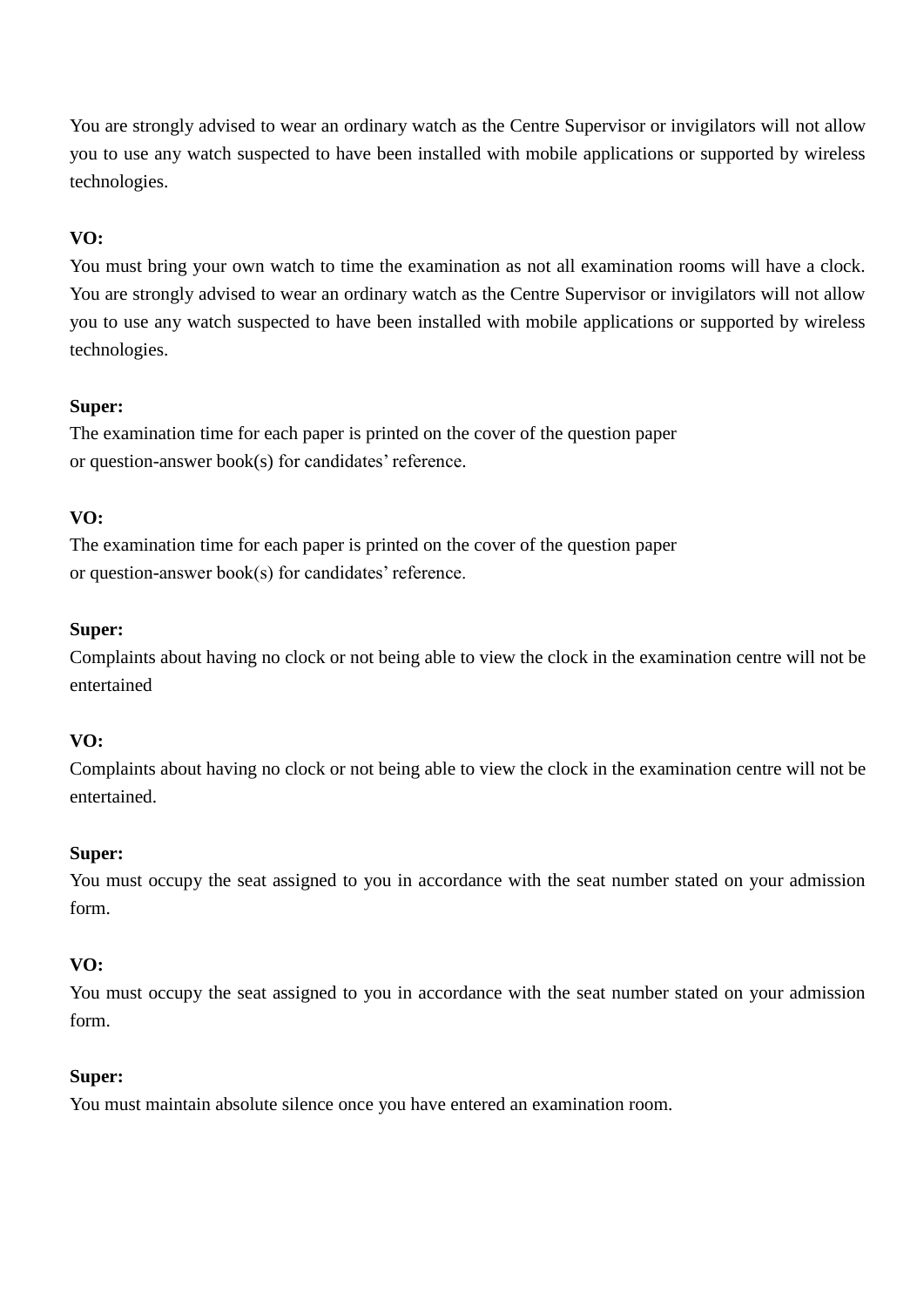You must maintain absolute silence once you have entered an examination room.

# **Super:**

You must not disturb, speak or give signals to other candidates during an examination

# **VO:**

You must not disturb, speak or give signals to other candidates during an examination.

# **Super:**

Otherwise, you will receive a mark penalty.

# **VO:**

Otherwise, you will receive a mark penalty.

# **Super:**

Candidates who make noise or perform disturbing or annoying acts during an examination may be relocated to another seat by the Centre Supervisor or invigilators. The candidate concerned should follow the instructions from the Centre Supervisor or invigilators, or else he or she is liable to a mark penalty.

# **VO:**

Candidates who make noise or perform disturbing or annoying acts during an examination may be relocated to another seat by the Centre Supervisor or invigilators. The candidate concerned should follow the instructions from the Centre Supervisor or invigilators, or else he or she is liable to a mark penalty.

### **Super:**

Candidates who misbehave or act maliciously in such a way that they upset the conduct of the examination will risk disqualification from the subject examination.

# **VO:**

Candidates who misbehave or act maliciously in such a way that they upset the conduct of the examination will risk disqualification from the subject examination.

# **Super:**

Other types of misbehavior e.g. being excessively rude to centre staff or examiners,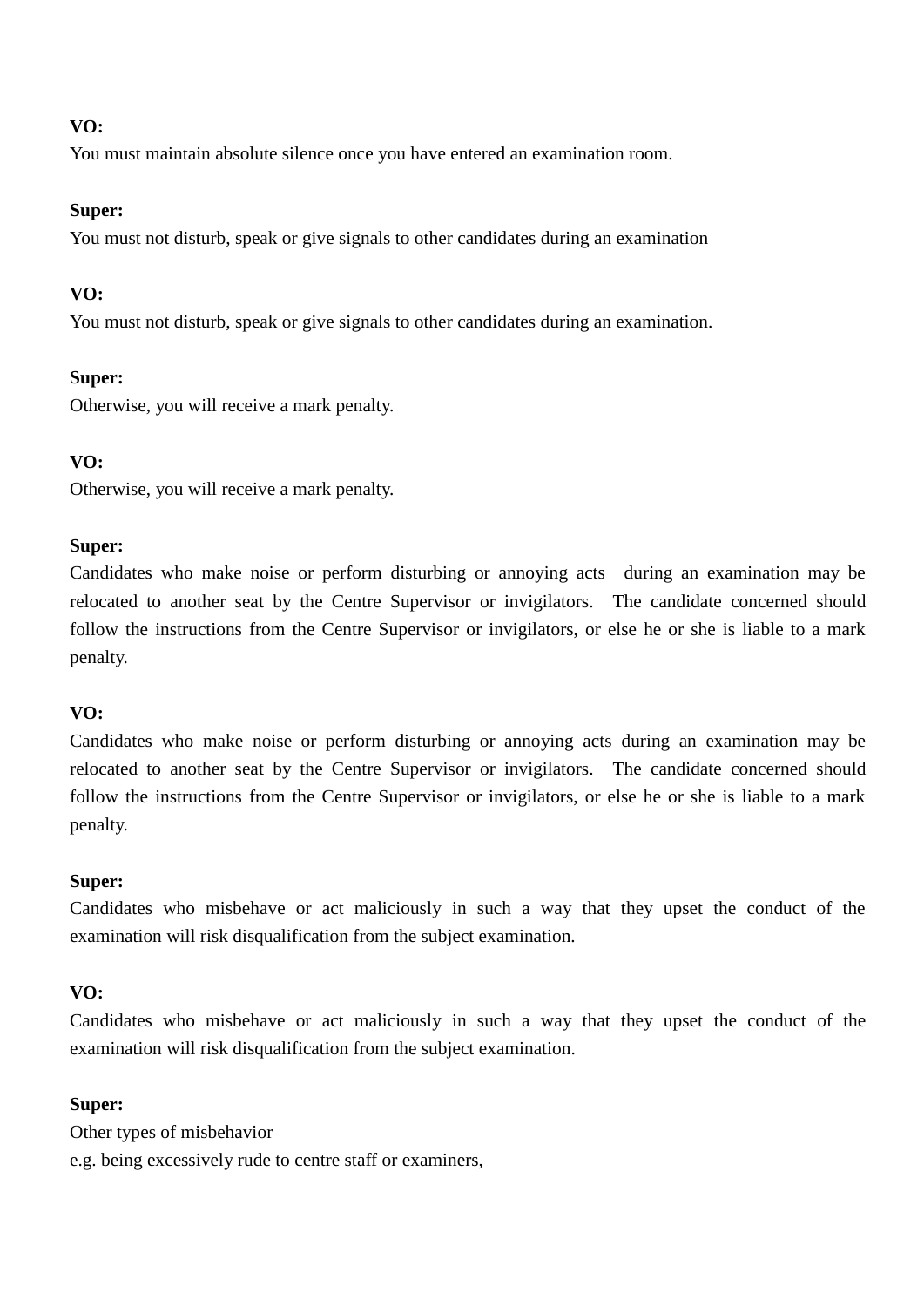repeatedly disobeying centre staff's reasonable instructions,

writing foul language or obscene words including inappropriate words or drawings on answer scripts may lead to subject downgrading.

# **VO:**

Other types of misbehavior e.g. being excessively rude to centre staff or examiners, repeatedly disobeying centre staff's reasonable instructions, writing foul language, obscene words or other inappropriate words or drawings on answer scripts may lead to subject downgrading.

# **Super:**

Should candidates fail to follow any examination instructions, the candidate concerned will be asked to complete and sign on a report form for follow up by the HKEAA.

# **VO:**

Should candidates fail to follow any examination instructions, the candidate concerned will be asked to complete and sign on a report form for follow up by the HKEAA.

# **Super:**

Candidates are strongly advised not to bring their mobile phone to the examination centre

# **VO:**

Candidates are strongly advised not to bring their mobile phone to the examination centre

# **Super:**

Items to be put on desks:

- 1. Admission form
- 2. Identification document
- 3. Stationery

# **VO:**

When you have entered the examination centre, follow the Centre Supervisor's instructions to place your admission form, identification document and stationery on your desk.

If you bring a pencil case/box with you, you must take out and place the stationery on your desk and put the pencil case/box under your chair.

Also, you must put your admission form and identification document on the desk and not inside any folder. If you bring along a folder, you must put it under your chair.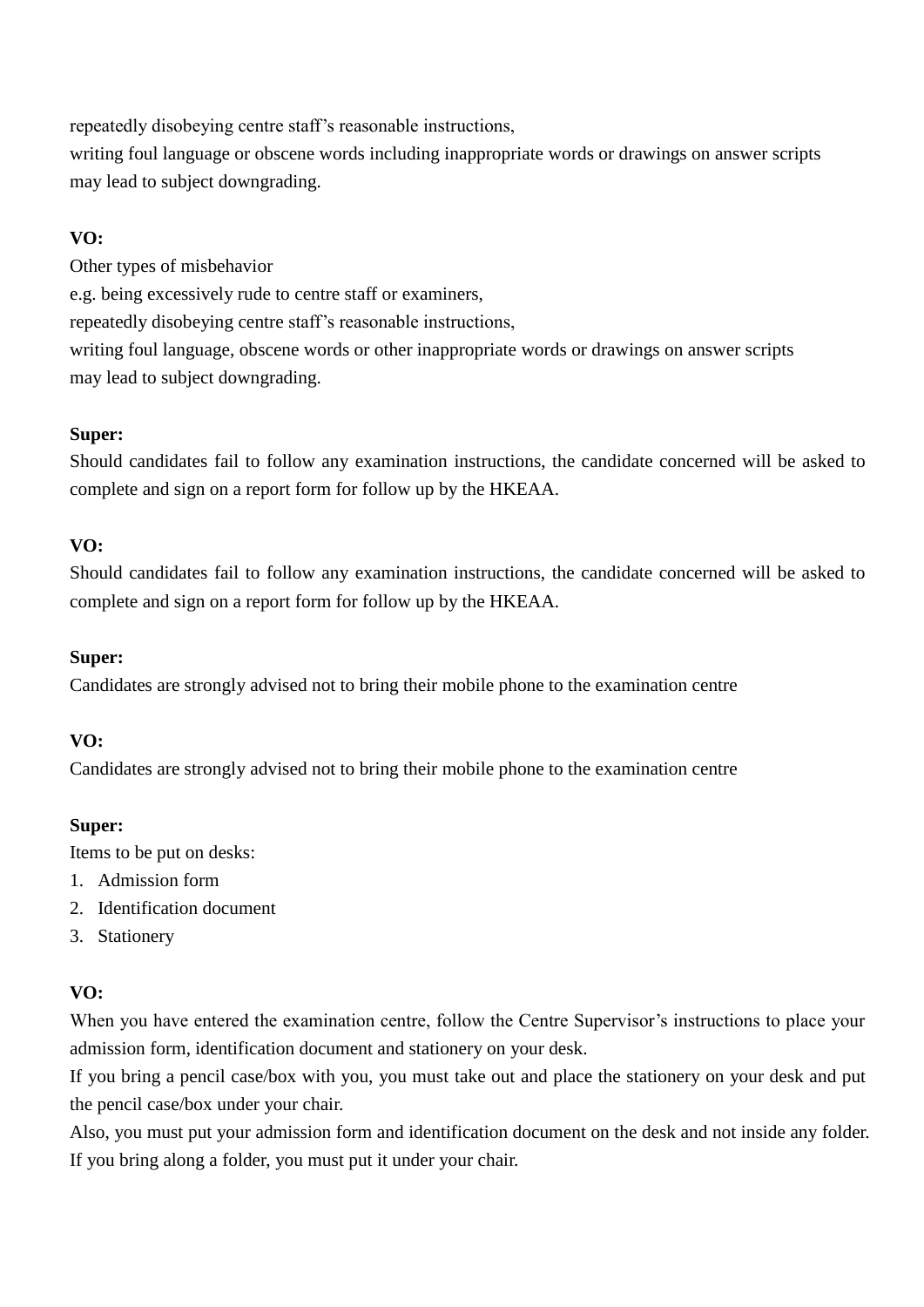If you have a mobile phone or any other electronic devices including tablets, multimedia players, electronic dictionaries, databank watches, smart watches or other wearable technologies with communication or data storage functions, etc. check and make sure that they have been switched off.

# **VO:**

If you have a mobile phone or any other electronic devices including tablets, multimedia players, electronic dictionaries, databank watches, smart watches or other wearable technologies with communication or data storage functions, etc. check and make sure that they have been switched off.

### **Super:**

Remove the battery from your mobile phone if possible, and put it under your chair in a position clearly visible to the invigilators.

If you are found to have any electronic device (including a mobile phone) switched on during the examination, you will be subject to a mark penalty or subject downgrading.

# **VO:**

Remove the battery from your mobile phone if possible, and put it under your chair in a position clearly visible to the invigilators.

If you are found to have any electronic device (including a mobile phone) switched on during the examination, you will be subject to a mark penalty or subject downgrading.

# **Super:**

Must not take photographs, audio or video-record in any examinations

# **VO:**

Candidates are not allowed to take photographs, video-record or audio-record in the examination room before/during/after the examinations, or else they will receive a mark penalty.

# **Super:**

If any photographs/videos/records are displayed electronically or publicly, the candidates concerned will receive a subject downgrading.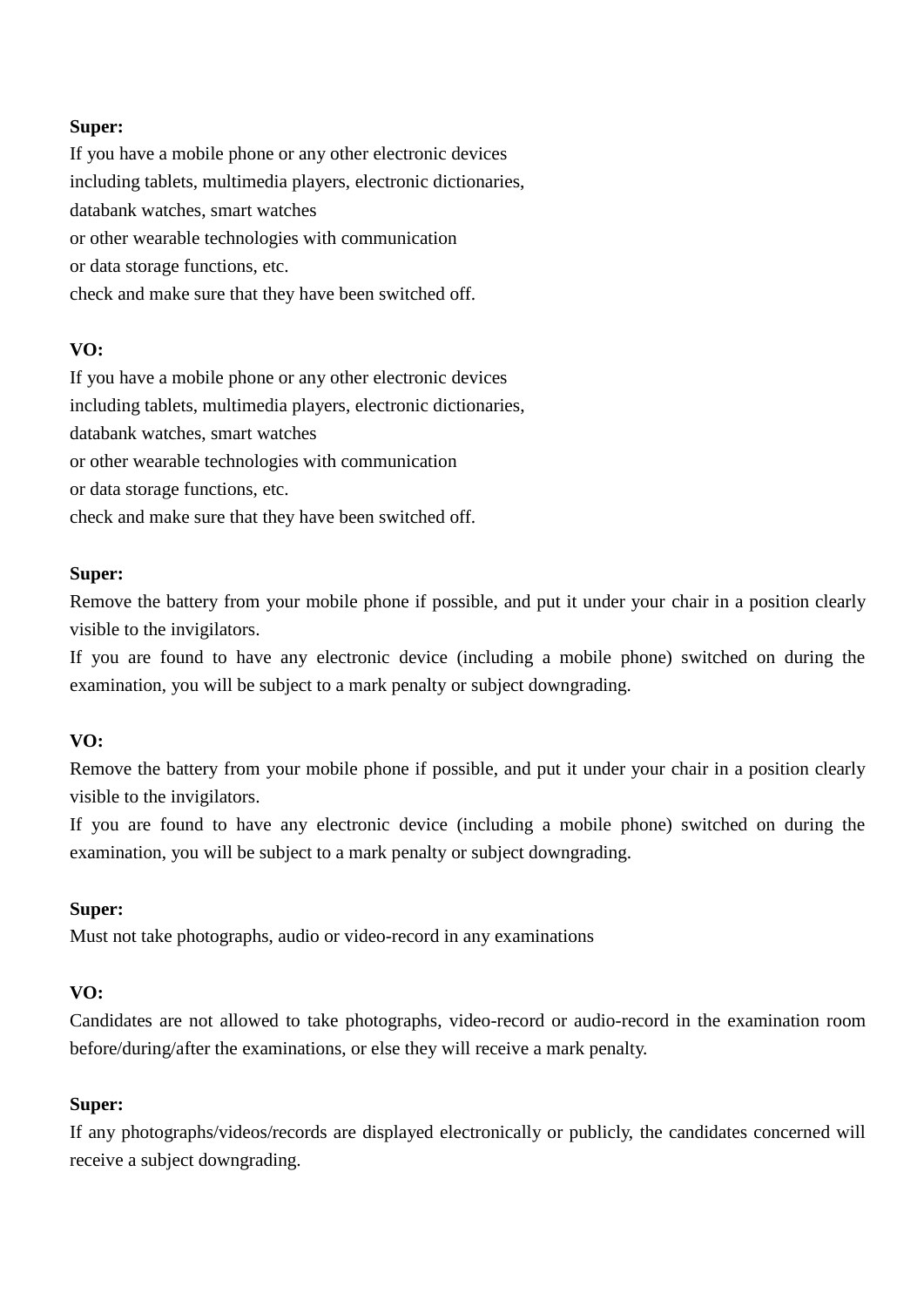If any photographs/videos/records are displayed electronically or publicly, the candidates concerned will receive a subject downgrading

# **Super:**

If you are going to use a calculator, check and make sure that you do not write anything on the surface of the calculator.

Otherwise, you will be subject to a mark penalty or may even be disqualified from the whole examination.

# **VO:**

If you are going to use a calculator, check and make sure that you do not write anything on the surface of the calculator.

Otherwise, you will be subject to a mark penalty or may even be disqualified from the whole examination.

### **Super:**

Candidates are required to remove the calculator cover/jacket and place it inside your bag or under your chair during the examination.

### **VO:**

Candidates are required to remove the calculator cover/jacket and place it inside your bag or under your chair during the examination.

### **Super:**

At an appropriate time before the start of the examination,

the Centre Supervisor will ask you to check your personalised barcode sheet and answer books/multiple-choice answer sheets on your desk, and read the instructions printed on them.

### **VO:**

At an appropriate time before the start of the examination, the Centre Supervisor will ask you to check your personalised barcode sheet and answer books/multiple-choice answer sheets on your desk, and read the instructions printed on them.

### **Super:**

Do not write on the rough-work sheet provided by the HKEAA before the start of the examination. If any writing is found on your rough-work sheet during the distribution of question papers/question-answer books, it will be collected by the Centre Supervisor or invigilators.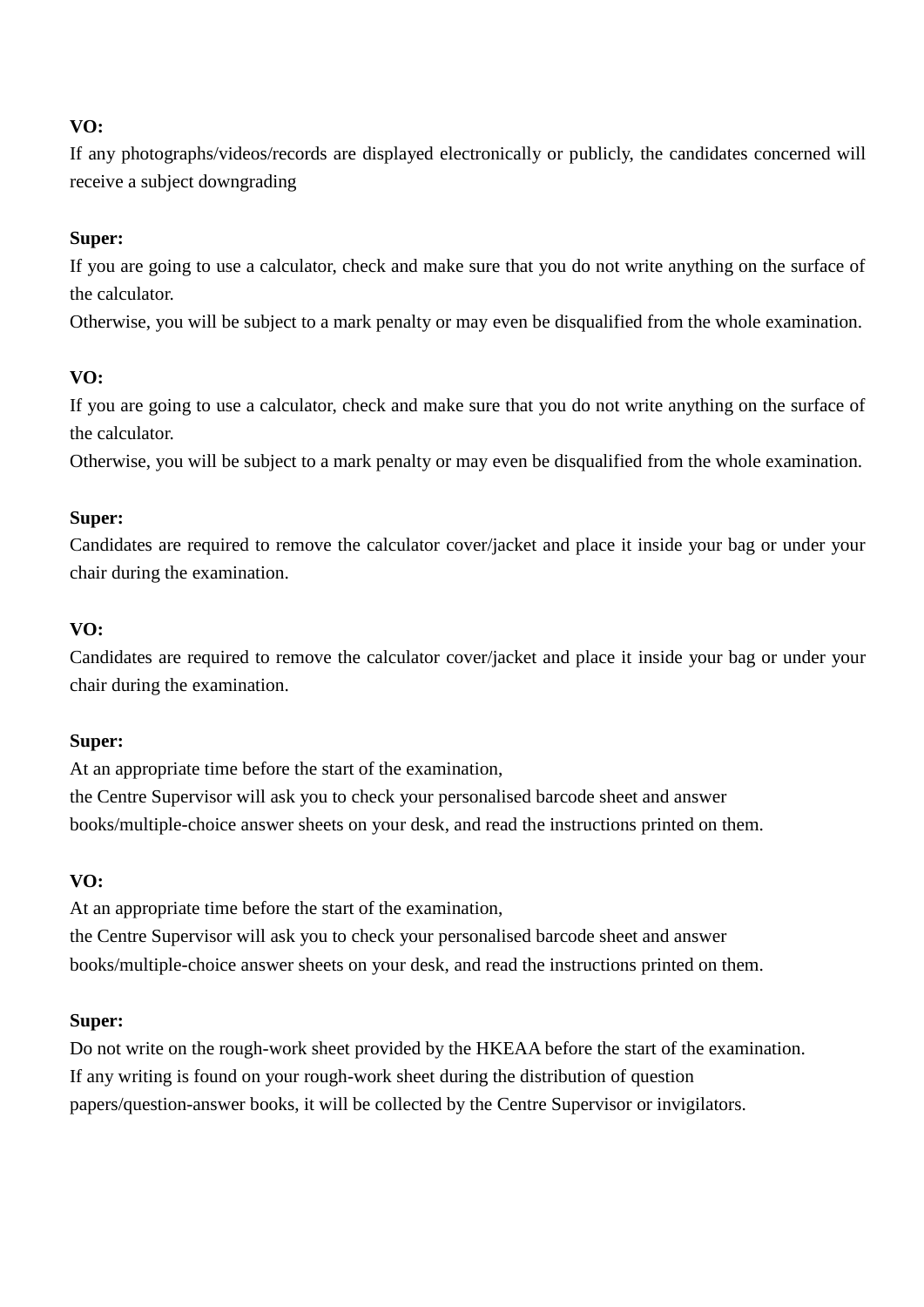Do not write on the rough-work sheet provided by the HKEAA before the start of the examination. If any writing is found on your rough-work sheet during the distribution of question papers/question-answer books, it will be collected by the Centre Supervisor or invigilators.

#### **Super:**

Please close the question paper or question-answer book after checking

### **VO:**

Please close the question paper or question-answer book after checking.

#### **Super:**

After the announcement of the distribution of question papers

#### **VO:**

If unauthorised articles such as books, dictionaries, revision notes in written/electronic form, question papers from previous examination session(s) and any electronic devices are found on your desk or in the drawer of your desk, in your pockets or on your body after the Centre Supervisor has announced the distribution of question papers, you will receive a mark penalty or may even be disqualified from the whole examination.

#### **Super:**

During the examination Cover Inner Pages

### **VO:**

For conventional papers,

except for listening papers, candidates should write their candidate number and affix barcode labels in the designated spaces on the cover and inner pages of answer scripts including supplementary answer sheets and graph papers used during the examination.

### **Super:**

Candidates should make sure that they occupy the correct seat and are given the correct barcode sheet. Any irregularities should be reported to an invigilator immediately

### **VO:**

Candidates should make sure that they occupy the correct seat and are given the correct barcode sheet. Any irregularities should be reported to an invigilator immediately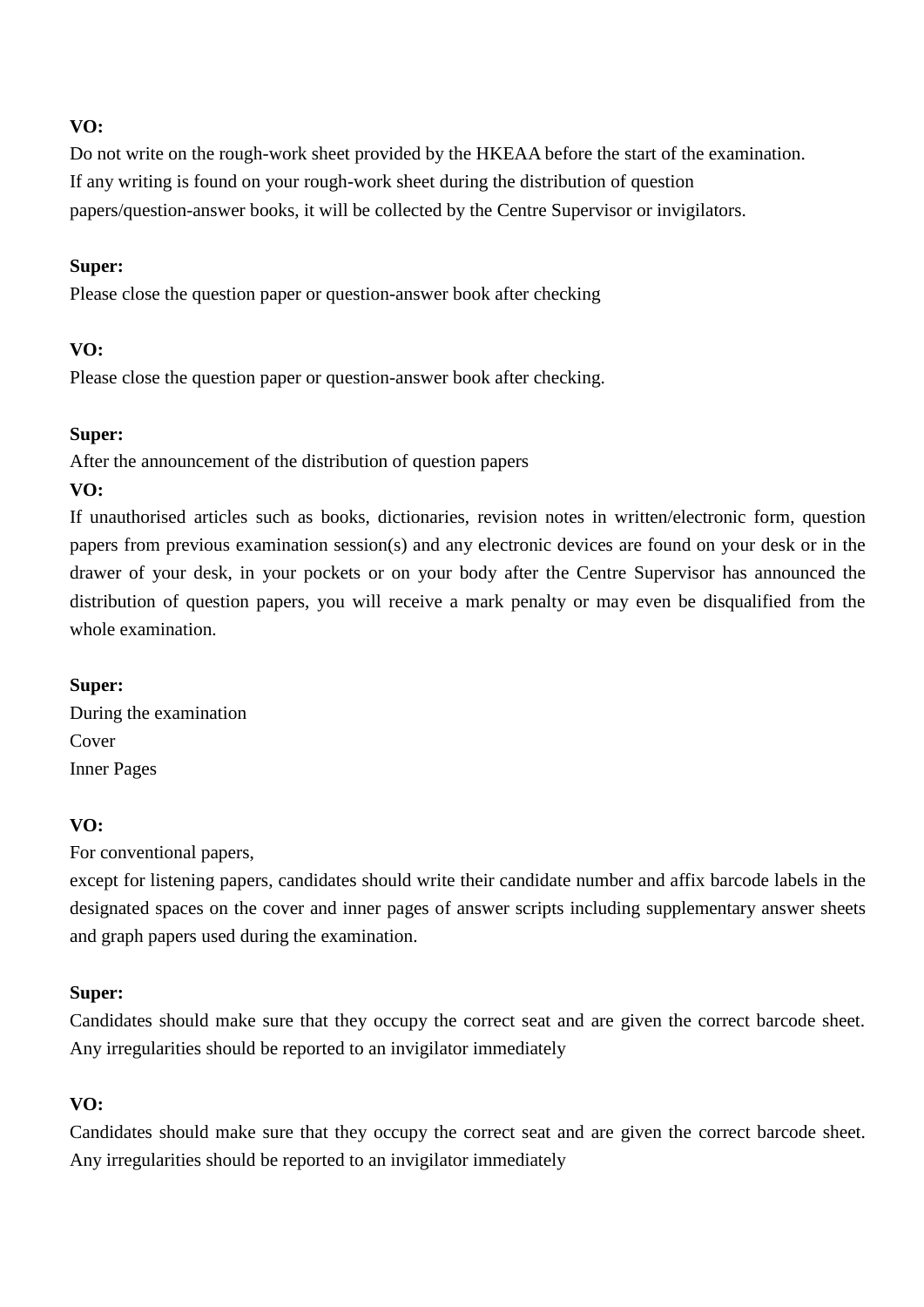Candidates have the responsibility to check that they affix the correct barcode labels on their answer scripts. Any errors in the use of the personalised barcode labels may affect the recording of examination results.

#### **VO:**

Candidates have the responsibility to check that they affix the correct barcode labels on their answer scripts. Any errors in the use of the personalised barcode labels may affect the recording of examination results.

#### **Super:**

Candidates who report to the HKEAA after the examination about not following the instruction of sticking barcode labels will NOT be followed up individually. The scripts of candidates will be handled according to the stipulated procedures.

#### **VO:**

Candidates who report to the HKEAA after the examination about not following the instruction of sticking barcode labels will NOT be followed up individually. The scripts of candidates will be handled according to the stipulated procedures.

#### **Super:**

During the multiple-choice examinations

#### **VO:**

For multiple-choice papers, candidates should write their candidate number and name, sign and affix a barcode label in the designated space on the multiple-choice answer sheet during the examination.

#### **Super:**

End of multiple-choice examinations No extra time will be given to you for sticking the barcode labels after the examination

#### **VO:**

No extra time will be given to you for sticking the barcode labels after the examination.

#### **Super:**

End of multiple-choice examinations If you fail to follow this instruction, you will receive a mark penalty on the paper concerned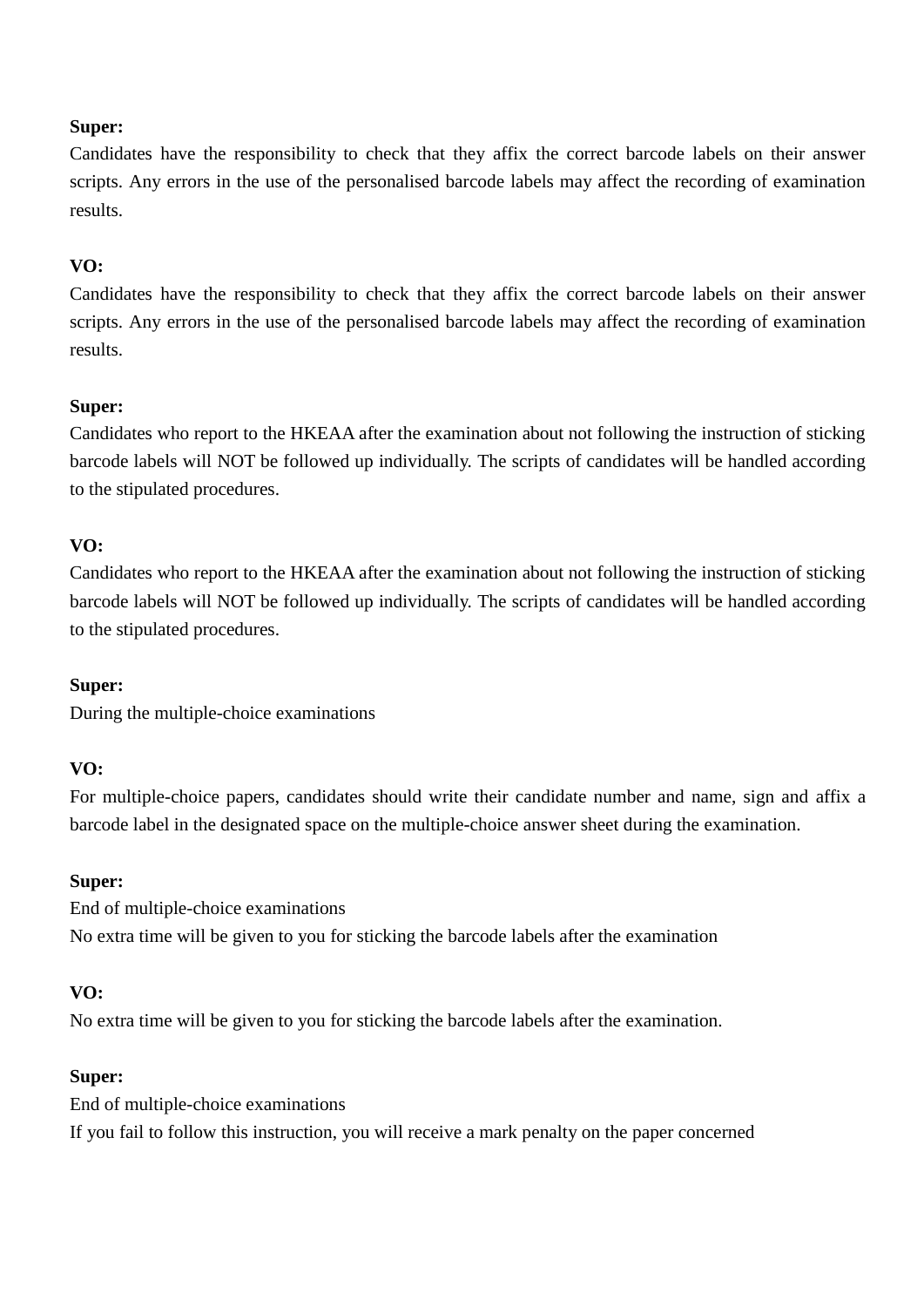If you fail to follow this instruction, you will receive a mark penalty on the paper concerned.

## **Super:**

Do not fold, scratch or stain the barcode labels

# **VO:**

Do not fold, scratch or stain the barcode labels.

# **Super:**

Do not take photos of any barcode labels or remove any remaining barcode labels from the examination centre

# **VO:**

Do not take photos of any barcode labels or remove any remaining barcode labels from the examination centre;

# **Super:**

Otherwise, you will receive a mark penalty.

# **VO:**

Otherwise, you will receive a mark penalty.

### **Super:**

If you display the barcode labels electronically or publicly, you will receive a subject downgrading.

# **VO:**

If you display the barcode labels electronically or publicly, you will receive a subject downgrading.

# **Super:**

End of the examination

# **VO:**

Invigilators will collect the barcode sheets at the end of the examination.

# **Super:**

Written examinations in halls The Attendance and Script Tracking System (ASTS) is set up in the written examinations conducted in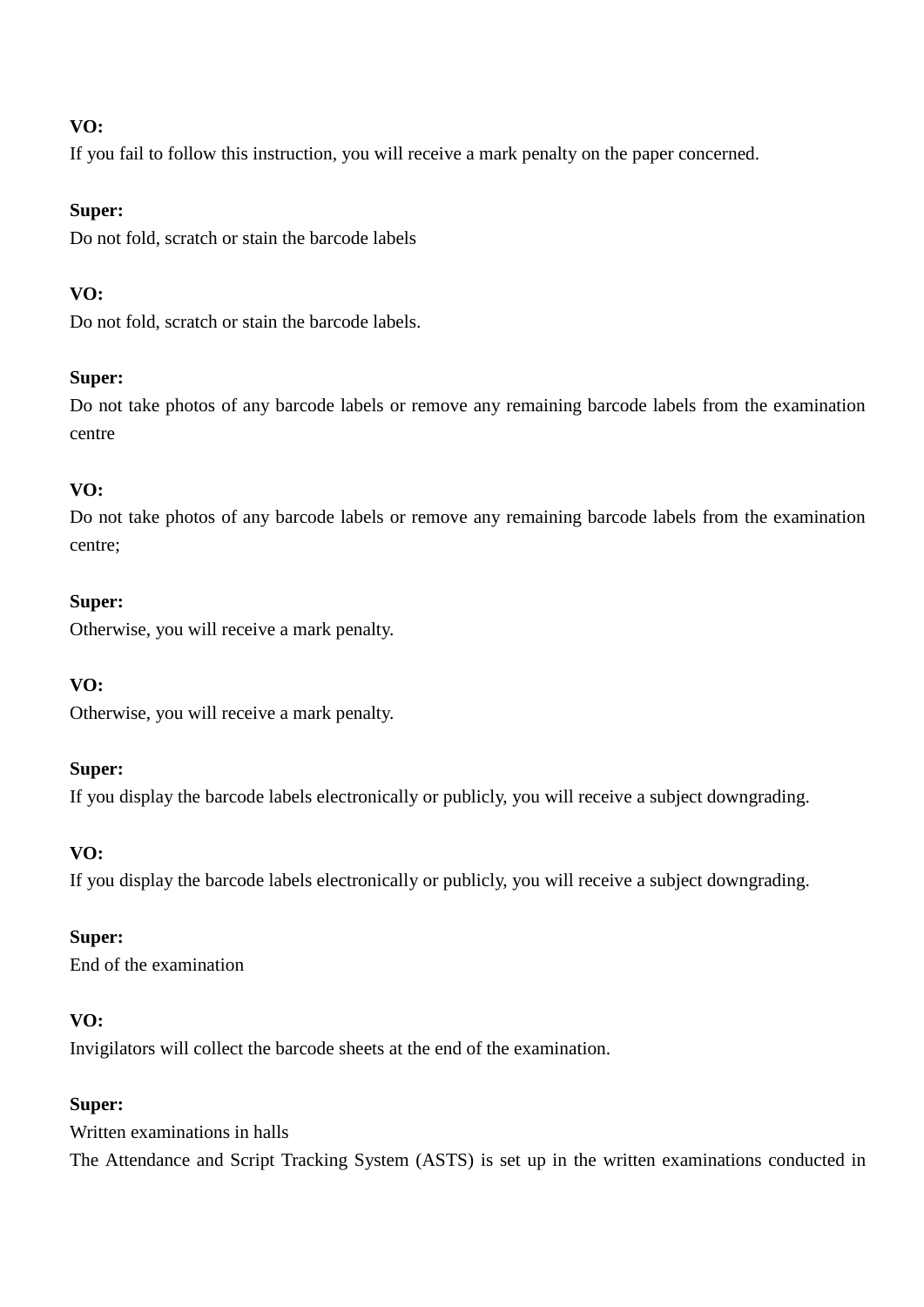halls. During attendance taking, invigilators will scan the barcode printed on candidates' admission form and their personalised barcode sheet.

# **VO:**

The Attendance and Script Tracking System (ASTS) is set up in the written examinations conducted in halls. During attendance taking, invigilators will scan the barcode printed on candidates' admission form and their personalised barcode sheet.

### **Super:**

When you are answering the questions on an answer book or supplementary answer sheet, remember to put an "X" in the appropriate box on top of each page to indicate the questions you have selected to answer.

# **VO:**

When you are answering the questions on an answer book or supplementary answer sheet, remember to put an "X" in the appropriate box on top of each page to indicate the questions you have selected to answer.

### **Super:**

If you anticipate the need for supplementary answer sheets, you should raise your hand to alert an invigilator before your answer book/supplementary answer sheet runs out

### **VO:**

If you anticipate the need for supplementary answer sheets, you should raise your hand to alert an invigilator before your answer book/supplementary answer sheet runs out.

### **Super:**

Each A3 supplementary answer sheet/graph paper consists of four A4 pages. Each page should be used for answering one single question only. However, you may put your answers to different questions on separate pages of the same supplementary answer sheet and mark the correct question number box on each page rather than using a separate supplementary answer sheet for each question.

In case a paper requires the use of more than one answer book or question-answer book for different sections,

Papers require the use of more than one answer book or question-answer book for different sections:

English Language Paper 1 and Paper 3

Health Management and Social Care Paper 2

Design and Applied Technology Paper 2E

use separate supplementary answer sheets for each section and fasten them with string inside the relevant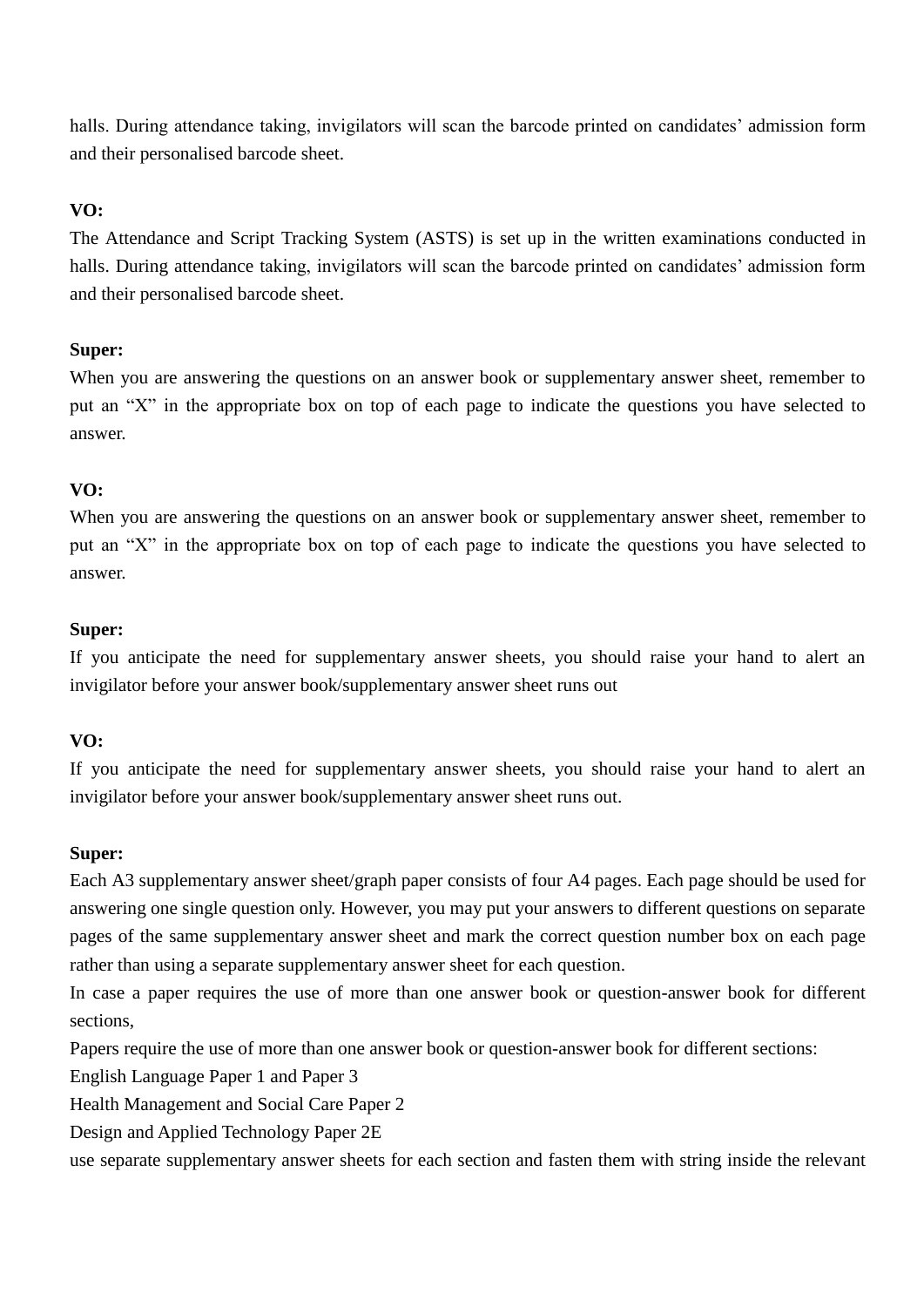answer book/question-answer book.

## **VO:**

Each A3 supplementary answer sheet/graph paper consists of four A4 pages. Each page should be used for answering one single question only. However, you may put your answers to different questions on separate pages of the same supplementary answer sheet and mark the correct question number box on each page rather than using a separate supplementary answer sheet for each question.

In case a paper requires the use of more than one answer book or question-answer book for different sections, use separate supplementary answer sheets for each section and fasten them with string inside the relevant answer book/question-answer book.

### **Super:**

Do not remove any pages from any answer book/question-answer book or tear the supplementary answer sheet/graph paper/worksheet into smaller parts.

Otherwise, you risk a mark penalty or even disqualification from the whole examination.

## **VO:**

Do not remove any pages from any answer book or question-answer book or tear the supplementary answer sheet/graph paper/worksheet into smaller parts. Otherwise, you risk a mark penalty or even disqualification from the whole examination.

### **Super:**

You must fasten all supplementary answer sheets/graph paper/worksheet inside your answer book/question-answer book with a short string. Write your answers in the specified area in the answer books/answer sheets/question-answer books.

If you fail to follow this instruction, you will run the risk of your answers not being marked. Answers written in the margin will not be marked.

# **VO:**

You must fasten all supplementary answer sheets/graph paper/worksheet inside your answer book/question-answer book with a short string. Write your answers in the specified area in the answer books/answer sheets/question-answer books.

If you fail to follow this instruction, you will run the risk of your answers not being marked. Answers written in the margin will not be marked.

### **Super:**

Make sure you have indicated the appropriate question number in the question number box on the cover and inner pages of the answer book and supplementary answer sheet, on which you have written any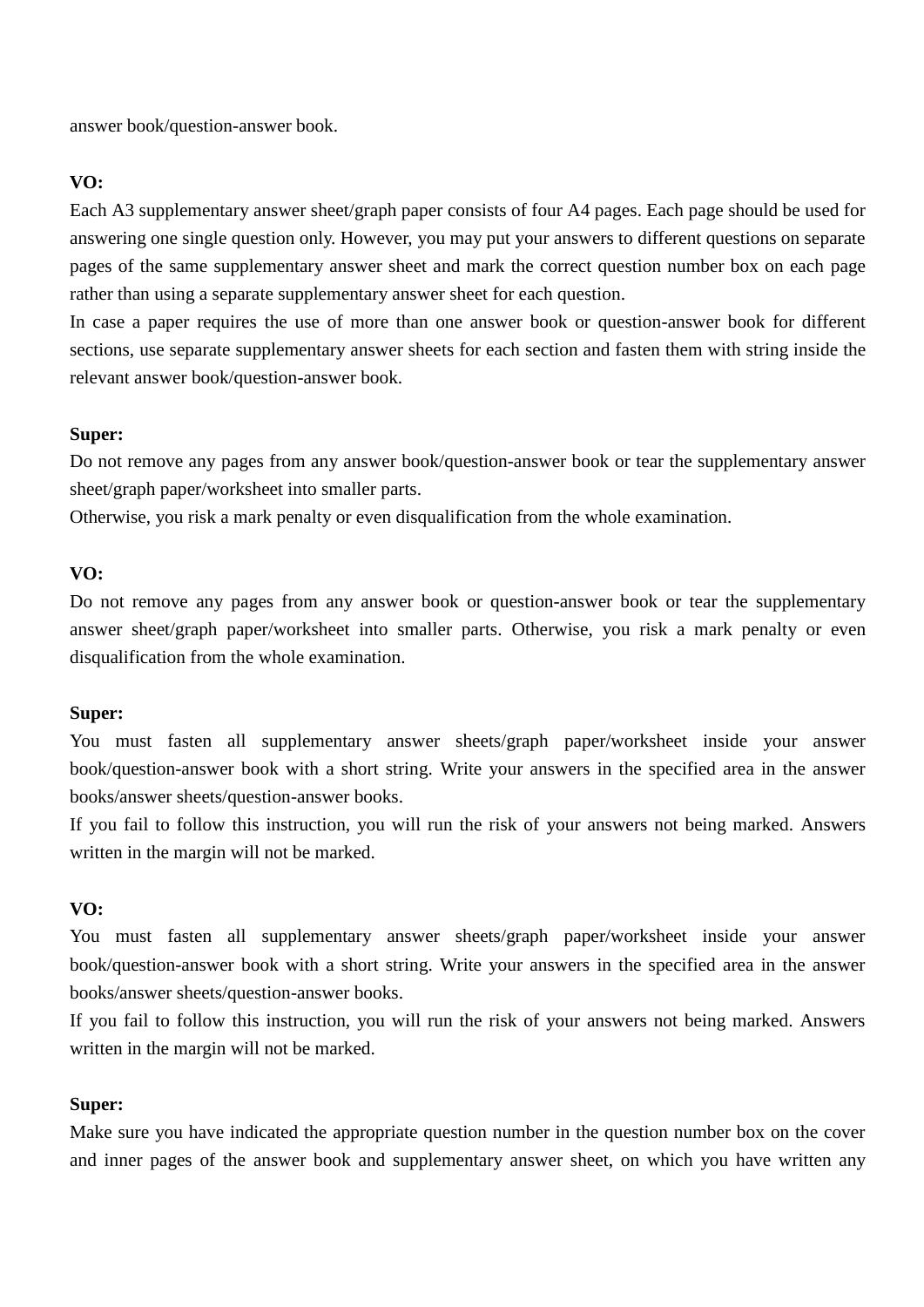answers.

If you write the wrong question number or do not write any question number, you will run the risk of your answers not being marked.

# **VO:**

Make sure you have indicated the appropriate question number in the question number box on the cover and inner pages of the answer book and supplementary answer sheet, on which you have written any answers.

If you write the wrong question number or do not write any question number, you will run the risk of your answers not being marked..

### **Super:**

'Stop Working' No Extra Time will be Given to fill in the question number boxes after the announcement after the 'Stop working' announcement

#### **VO:**

Candidates will NOT be allowed to fill in the question number box after the "Stop working" announcement.

#### **Super**:

Candidates who report to the HKEAA after the examination about not following the instructions will not be followed up individually. The scripts of candidates will be handled according to the stipulated procedures.

#### **VO:**

Candidates who report to the HKEAA after the examination about not following the instructions will not be followed up individually. The scripts of candidates will be handled according to the stipulated procedures.

#### **Super:**

'Stop Working'

### **VO:**

At the time the 'Stop Working' announcement is made,

make sure that you stop working immediately and close the answer book.

You are not allowed to hold any stationery or work on your answer books including affixing barcode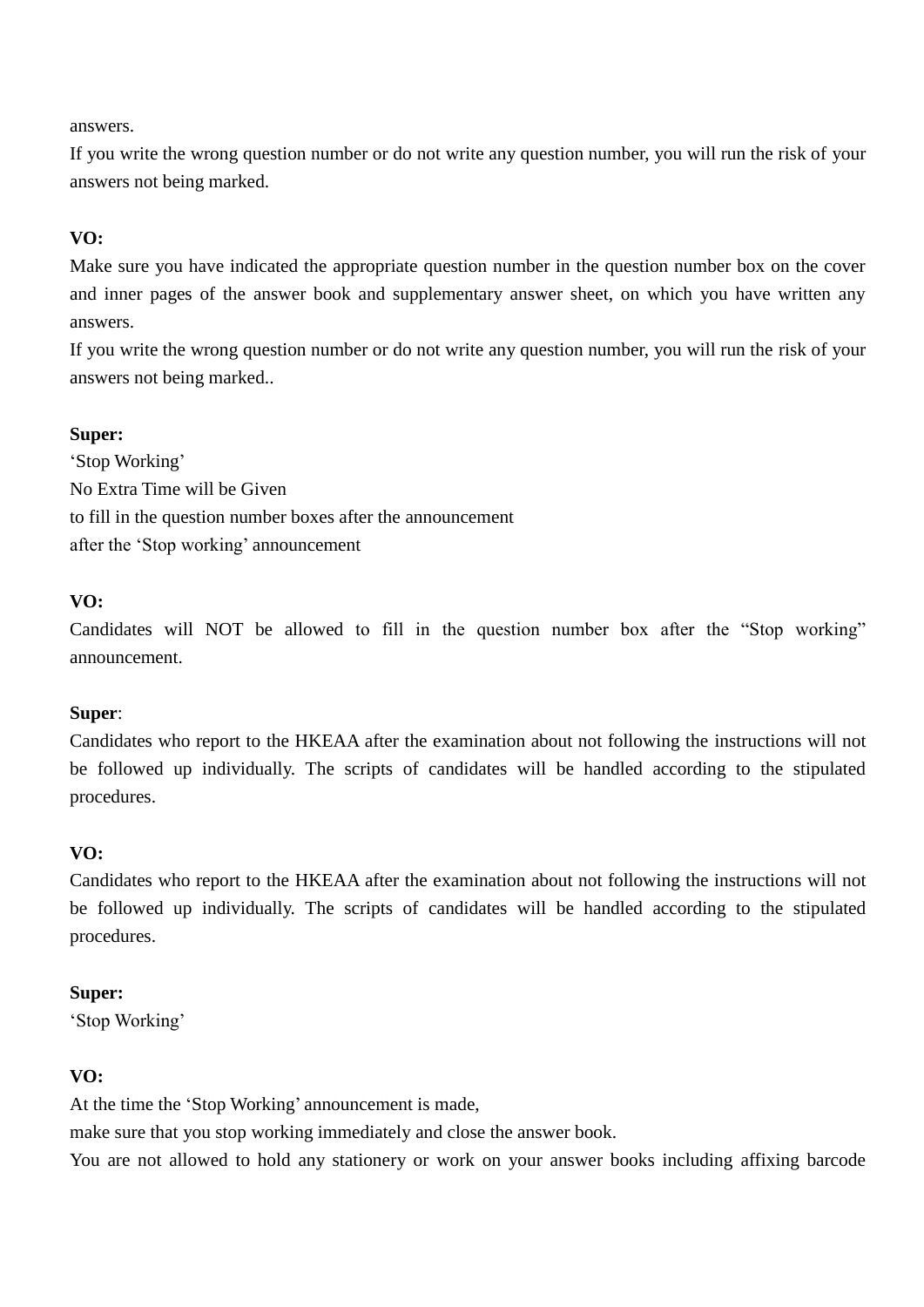labels, using an eraser or filling in question numbers after the announcement. If you try to do so, the Centre Supervisor or invigilators may assume that you are trying to change an answer, and this will lead to a mark penalty.

#### **Super:**

At the end of the examination

### **VO:**

At the end of an examination session, invigilators will collect candidates' answer scripts and scan the barcode labels stuck on the cover of the answer books/ multiple-choice answer sheets.

#### **Super:**

Early leave requirement of respective subjects/papers

#### **VO:**

Candidates are not allowed to leave early in multiple-choice and listening examinations.

For conventional examinations, you must obtain the consent of an invigilator to leave early after the first 30 minutes and before the last 15 minutes.

#### **Super:**

Early leaver

### **VO:**

If you wish to leave early, make sure that you have filled in all the necessary details on your answer books and supplementary answer sheets, and have affixed the barcode labels in the designated spaces on each of them.

#### **Super:**

You must tie up your papers and raise your hand to summon an invigilator.

#### **VO:**

You must tie up your papers and raise your hand to summon an invigilator.

#### **Super:**

During the examination

### **VO:**

Candidates are not allowed to take away the question papers during the entire examination period.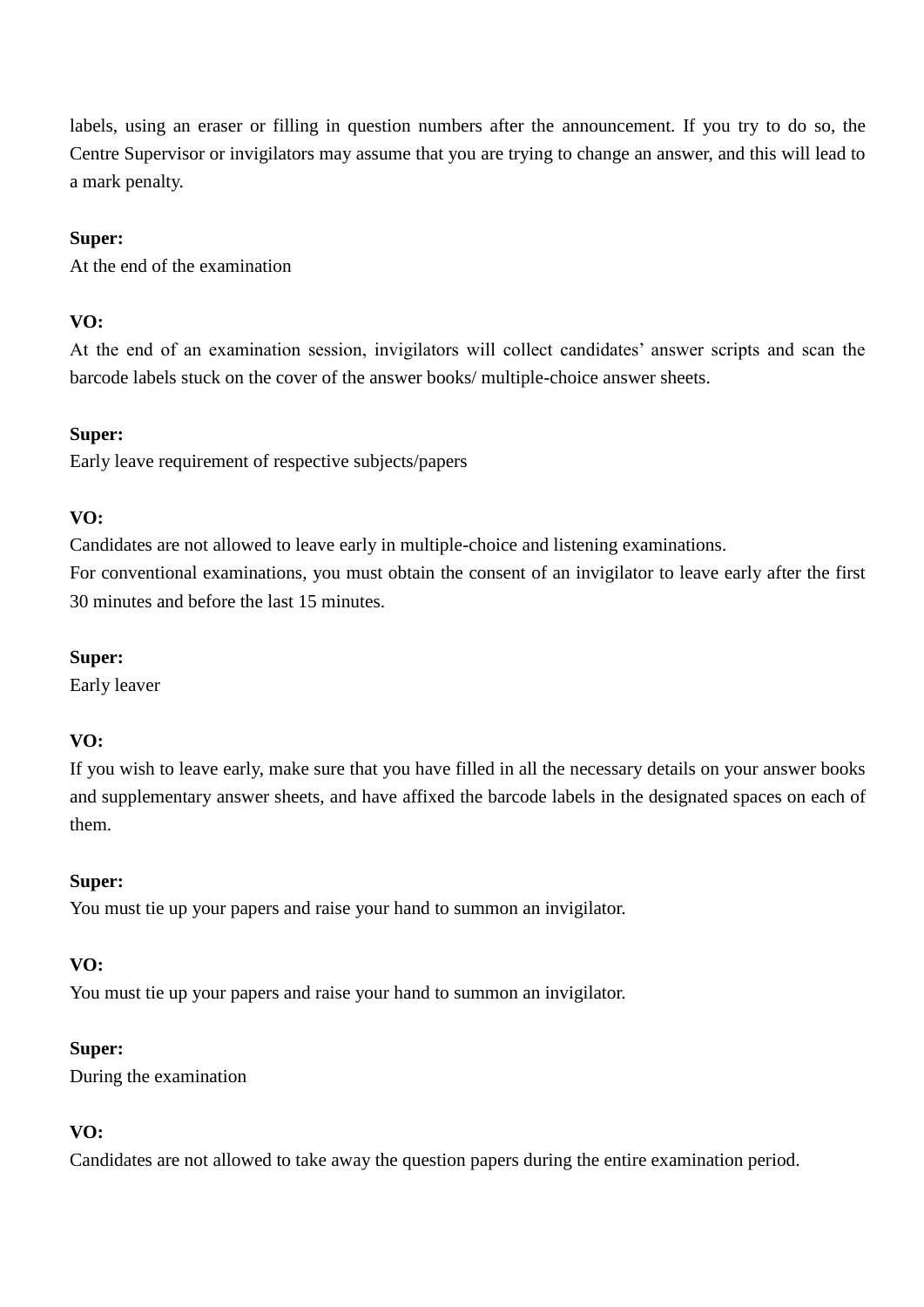If you disobey this instruction, you will receive a subject downgrading.

If you take away any examination materials supplied by the HKEAA, you will be subject to a mark penalty.

### **Super:**

If you have to go to the toilet, inform an invigilator who will accompany you.

# **VO:**

If you have to go to the toilet, inform an invigilator who will accompany you.

# **Super:**

You are not allowed to bring the question papers or the answer scripts to the toilet.

# **VO:**

You are not allowed to bring the question papers or the answer scripts to the toilet.

### **Super:**

As the examination finishing time of classroom centres may be slightly different, candidates sitting the examination at classroom centres should remain silent when leaving the examination room and corridor.

# **VO:**

As the examination finishing time of classroom centres may be slightly different, candidates sitting the examination at classroom centres should remain silent when leaving the examination room and corridor.

### **Super:**

Sessional break between two examination sessions

### **VO:**

The actual duration of the sessional break between two examination sessions may vary depending on different circumstances in the examination centre and the time stated in the examination timetable. The sessional break includes the script collection time for the previous session and preparation time before the start of the next session.

### **Super:**

The HKEAA enlists the schools' assistance in providing a suitable examination environment for candidates.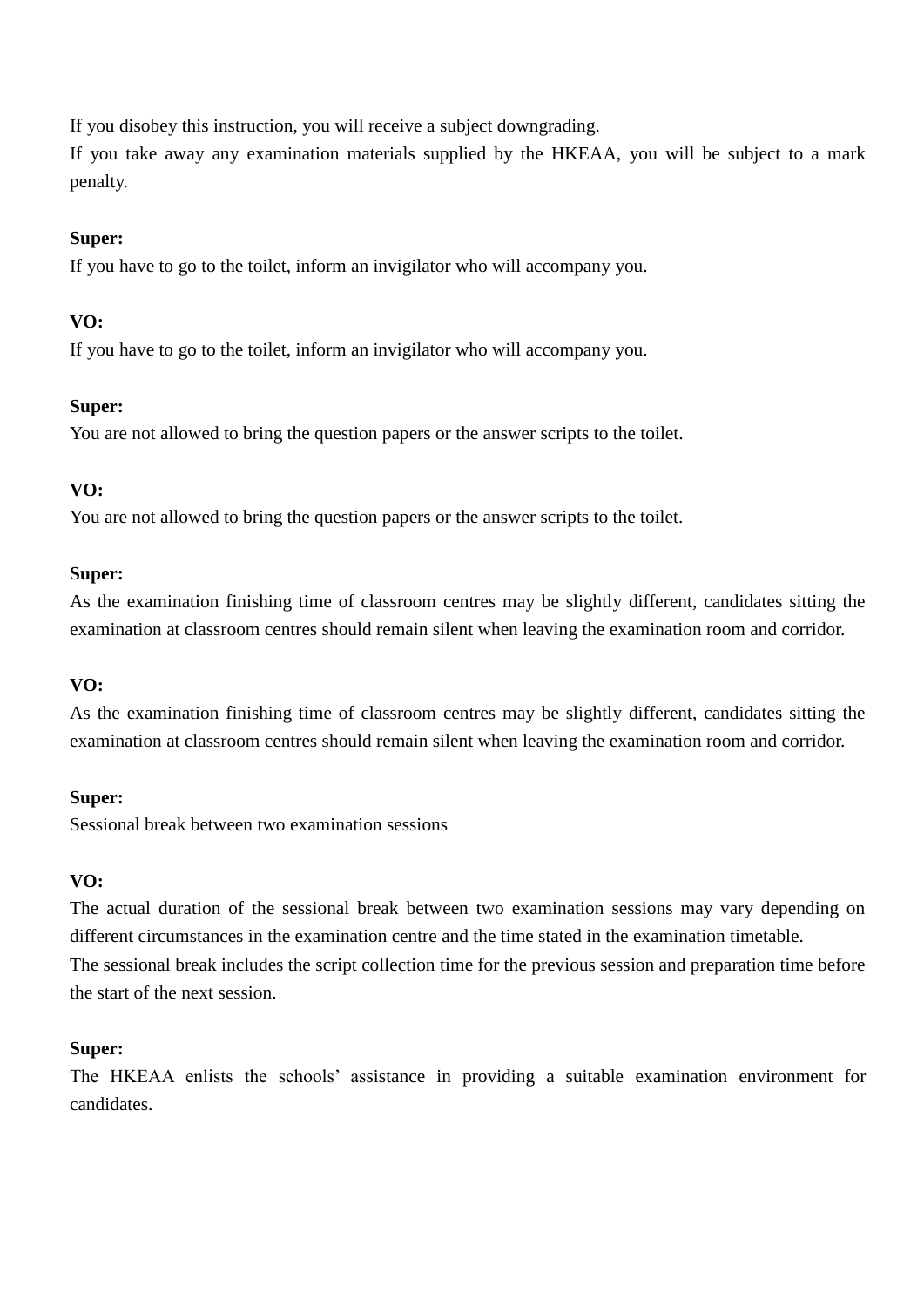The HKEAA enlists the schools' assistance in providing a suitable examination environment for candidates.

### **Super:**

However, candidates will not be completely shielded from background noise e.g. from outside vehicles, school activities, school bells etc. during examinations.

# **VO:**

However, candidates will not be completely shielded from background noise, e.g. from outside vehicles, school activities, school bells etc. during examinations.

# **Super:**

Any request for special consideration of performance being adversely affected by insufficient examination time

# **VO:**

Any request for special consideration of performance being adversely affected by insufficient examination time

### **Super:**

Normal background noise (e.g. coughing and sniffling of neighboring candidates), or unsuitable room temperature will not be entertained.

# **VO:**

Normal background noise (e.g. coughing and sniffling of neighboring candidates), or unsuitable room temperature will not be entertained.

# **Super:**

Undesirable conditions at your seat If you find undesirable conditions at your seat Insufficient lighting, Noise disturbance, Dripping water

# **VO:**

If you find undesirable conditions at your seat, for example insufficient lighting, noise disturbance, dripping water,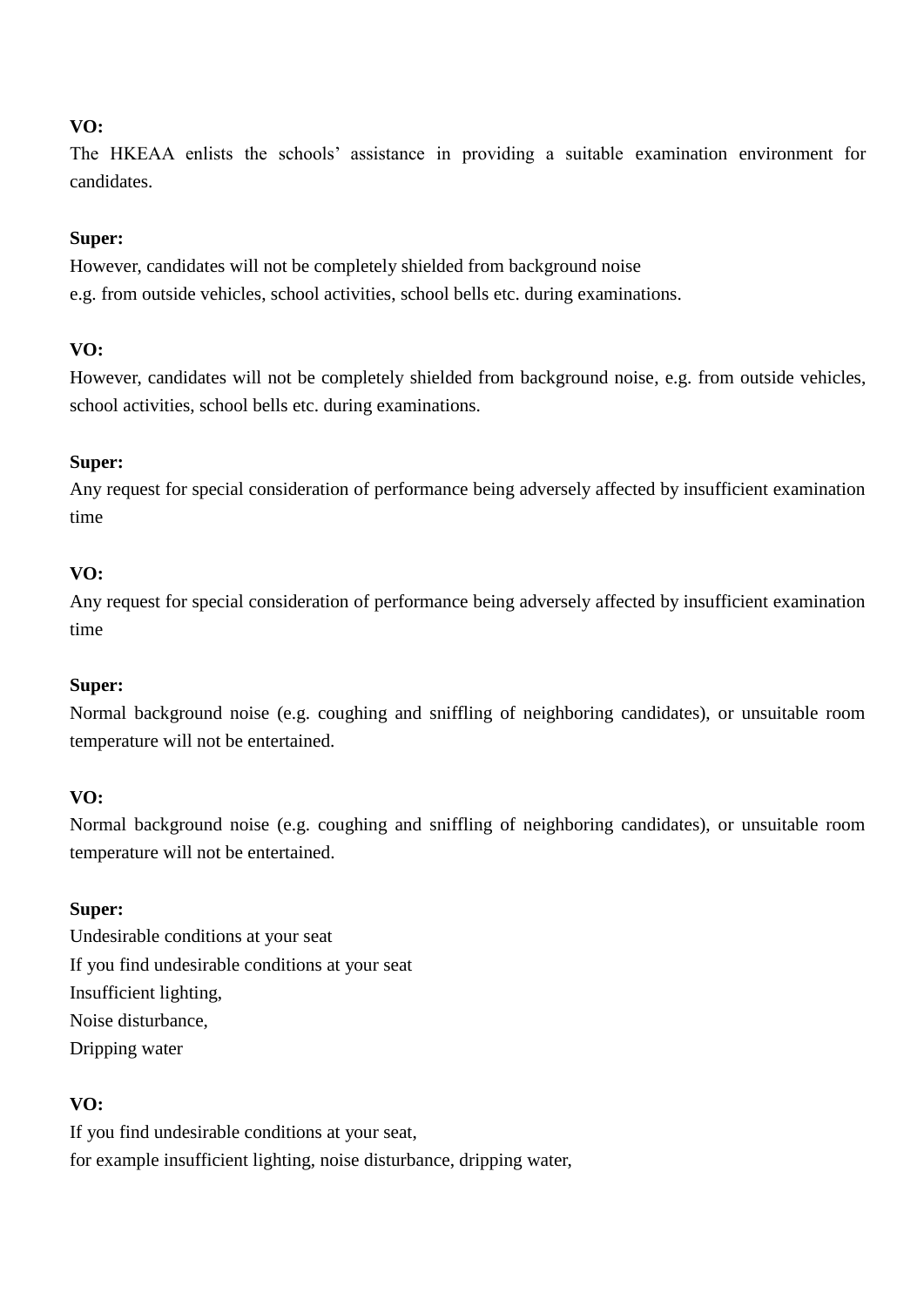you should seek help from an invigilator at the time when the undesirable conditions arise at the examination centre.

If the need is genuine and a spare seat is available at the centre, the invigilator may arrange another seat for you.

## **Super:**

Candidates may report to the Centre Supervisor if they find anything that deviates from the stipulated examination procedures.

# **VO:**

Candidates may report to the Centre Supervisor if they find anything that deviates from the stipulated examination procedures.

### **Super:**

Complaints about examination centre environment (e.g. insufficient lighting, loud noise disturbance etc.) and reception in the listening component must be made with the Centre Supervisor / invigilator at the examination centre.

Candidates should provide specific information about the undesirable condition(s) encountered (e.g. time and duration of the noise/disturbance) before they leave the examination centre.

### **VO:**

Complaints about examination centre environment (e.g. insufficient lighting, loud noise disturbance etc.) and reception in the listening component must be made with the Centre Supervisor / invigilator at the examination centre.

Candidates should provide specific information about the undesirable condition(s) encountered (e.g. time and duration of the noise/disturbance) before they leave the examination centre.

### **Super:**

Subsequent complaints of performance being affected by undesirable centre conditions or reception problem after the examination will not be entertained.

### **VO:**

Subsequent complaints of performance being affected by undesirable centre conditions or reception problem after the examination will not be entertained.

### **Super:**

For other complaints, you can make use of the specific electronic form on the HKEAA website, or write directly to the HKEAA by post, fax or email within 7 calendar days after the date of the examination.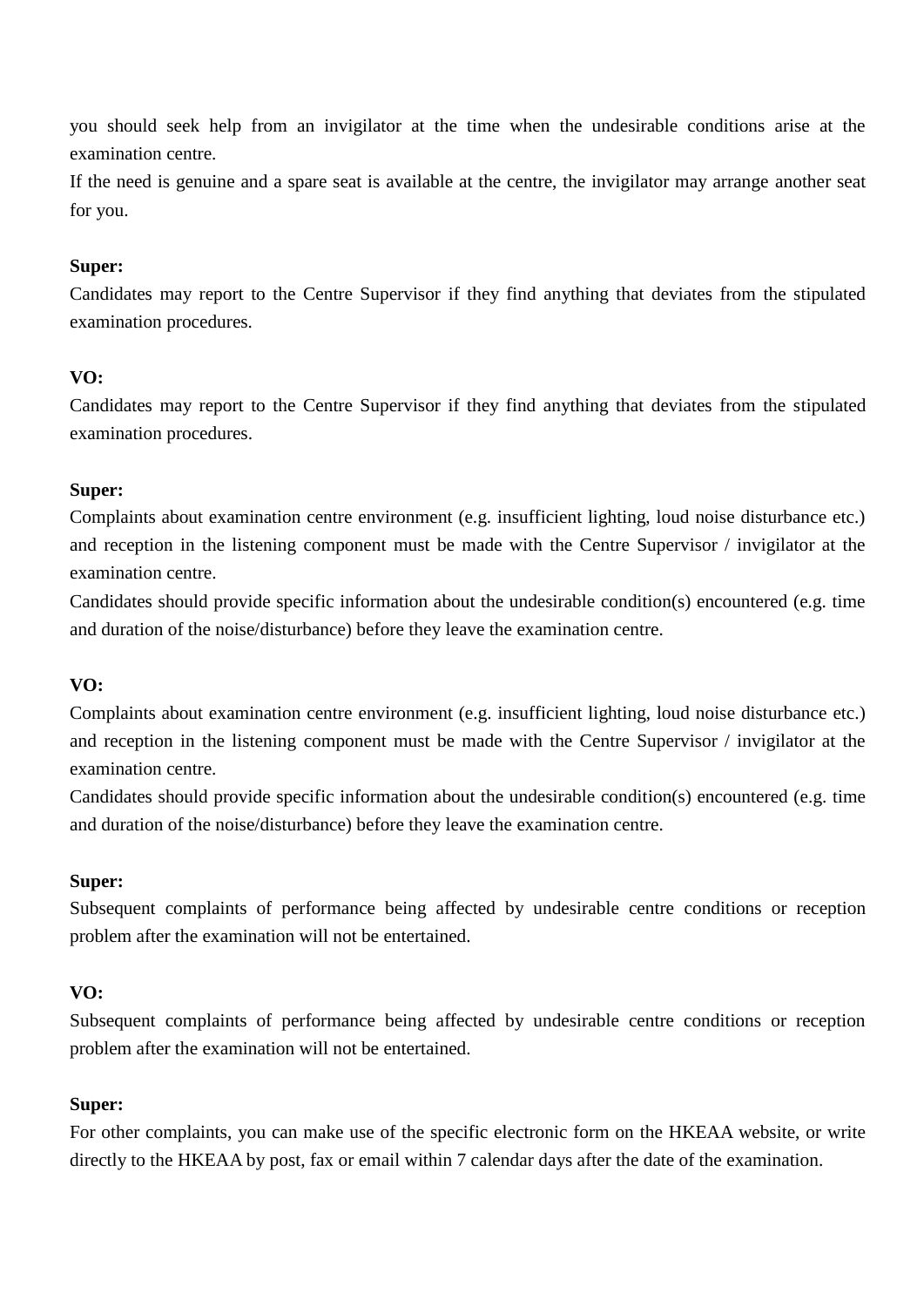For other complaints, you can make use of the specific electronic form on the HKEAA website, or write directly to the HKEAA by post, fax or email within 7 calendar days after the date of the examination.

#### **Super:**

The Standing Committee of the Authority will investigate cases with substantiated evidence. Depending on the nature and circumstances of individual cases, the Committee will contact the Centre Supervisors, invigilators, Oral Examiners, Waiting Room Supervisors and/or other candidates present in the same centre in the process of investigation.

### **VO:**

The Standing Committee of the Authority will investigate cases with substantiated evidence. Depending on the nature and circumstances of individual cases, the Committee will contact the Centre Supervisors, invigilators, Oral Examiners, Waiting Room Supervisors and/or other candidates present in the same centre in the process of investigation.

#### **Super:**

The Committee may also check the video recordings of the examination, review the candidates' scripts and perform statistical analysis in relation to the cases as appropriate. Candidates concerned will be informed of the outcome before the release of examination results.

#### **VO:**

The Committee may also check the video recordings of the examination, review the candidates' scripts and perform statistical analysis in relation to the cases as appropriate. Candidates concerned will be informed of the outcome before the release of examination results.

#### **Super:**

Candidates who do not agree with the Committee's conclusion on their cases should provide new or additional evidence and write to the HKEAA within 5 calendar days upon the issue of the notification

#### **VO:**

Candidates who do not agree with the Committee's conclusion on their cases should provide new or additional evidence and write to the HKEAA within 5 calendar days upon the issue of the notification. The Committee will reconsider the cases based on the new/additional evidence provided, as appropriate, and make recommendations on these cases to the PEB for consideration and decision.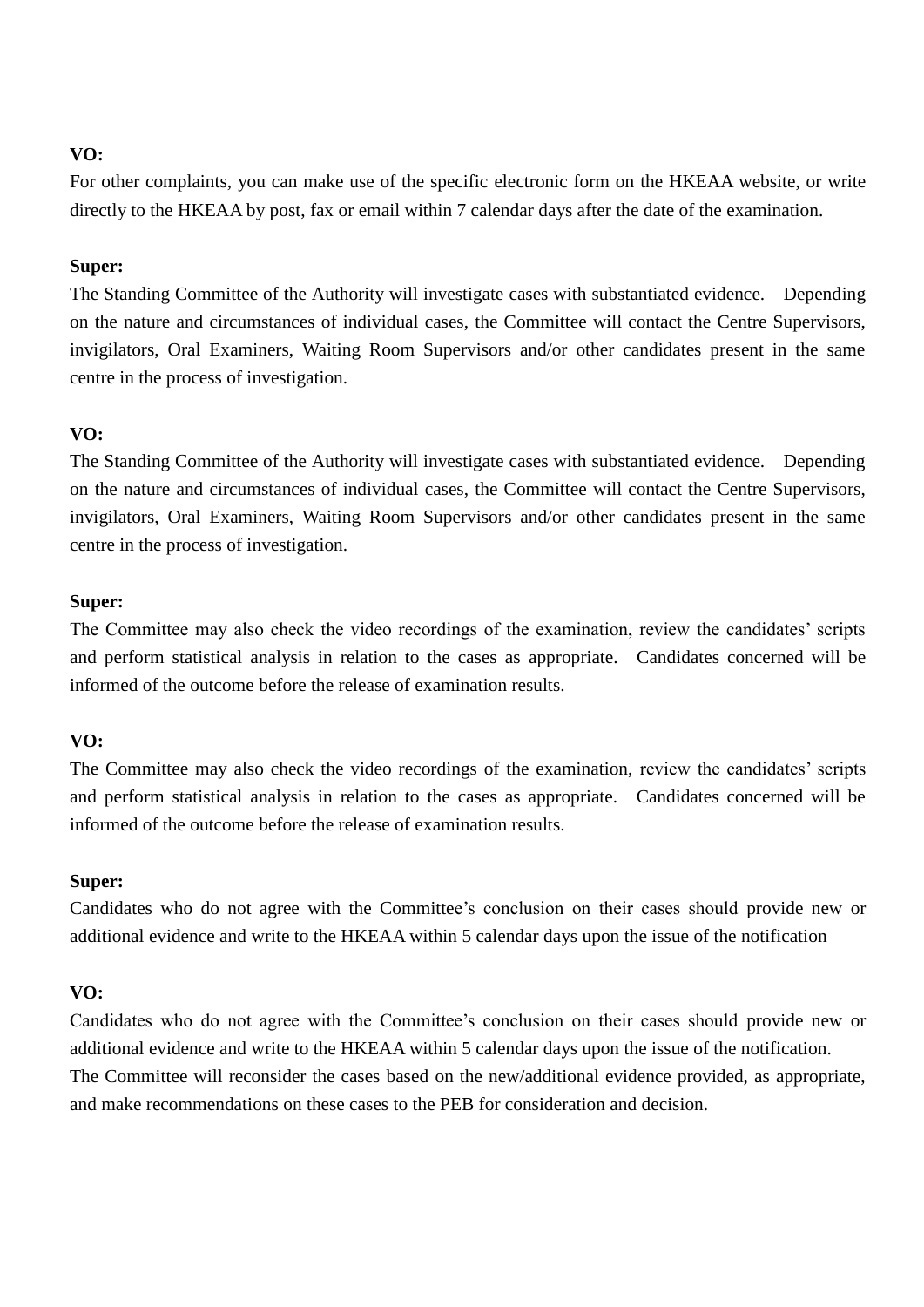How Candidates' Complaints are Handled

After the examination Within 7 calendar days after the examination

Centre Report **E-forms** Letter Fax Email

Complaints about the examination centre environment (e.g. insufficient lighting, loud noise disturbance etc.) and reception in the listening component must be made with the Centre Supervisor/ invigilator at the examination centre.

Investigation(e.g. contact the Centre Supervisors, invigilators, Oral Examiners, Waiting Room Supervisors and/or other candidates in the same centre in the process of investigation. May also check the video recordings of the examination, review the candidates' scripts and perform statistical analysis in relation to the cases as appropriate.)

| <b>Standing Committee</b>        | <b>Public Examinations Board</b> | <b>Appeal Review Committee</b> |
|----------------------------------|----------------------------------|--------------------------------|
| Request Reconsideration*         | Apply for Appeal Review**        | <b>Final Decision</b>          |
| Written Reply                    | Written Reply                    | Written Reply                  |
| <b>Before Release of Results</b> | <b>Before Release of Results</b> | Around mid-August              |
|                                  |                                  |                                |

\* Write to the HKEAA within 5 calendar days upon the issue of the notification.

\*\* Apply for Appeal Review in writing within 5 calendar days after release of result

# **VO:**

Candidates who are not satisfied with the PEB decision and have valid reasons, new or additional evidence to substantiate their claims may apply for appeal review within 5 calendar days after the release of examination results

### **Super:**

Please refer to Section F of the HKDSE Handbook for Candidates for further details, which can be downloaded from the HKEAA website (www.hkeaa.edu.hk)..

# **VO:**

Please refer to Section F of the HKDSE Handbook for Candidates for further details, which can be downloaded from the HKEAA website (www.hkeaa.edu.hk)..

### **Super:**

Part 2: Important Points to Note on Examination Regulations.

# **VO:**

Part 2: Important Points to Note on Examination Regulations.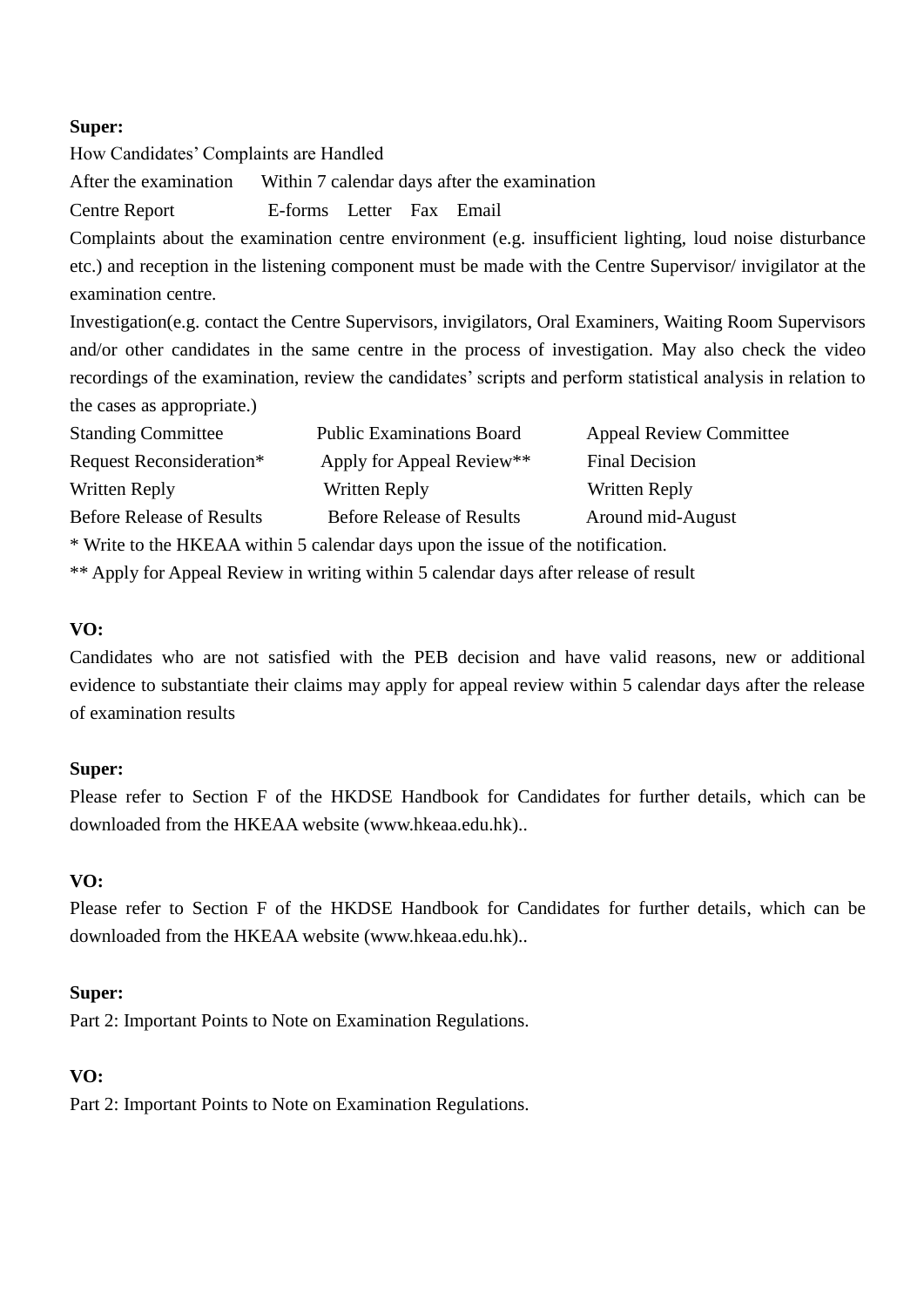Items to be put on desk:

- 1. Admission form
- 2. Identity card or another valid identification document with a photograph

# **VO:**

Candidates must bring along the original of their admission form and identity card (or another valid identification document with a photograph) for inspection at each examination session. Otherwise, the Centre Supervisor may refuse to admit you or your answer scripts may not be accepted by the HKEAA. Moreover, candidates whose identity could not be verified on the spot will be required to complete a report form and have their photograph taken after the examination (if applicable) at the examination centre for future verification purposes. Failure to comply with this regulation will result in their answer scripts not being marked by the HKEAA.

### **Super:**

Before admission of candidates

### **VO:**

Before the candidates are admitted to the examination hall, the Centre Supervisor will write down the details of the examination on the blackboard including the centre number, centre name, subject, paper, language version, elective module (if applicable) and examination time.

If any candidate reports having gone to a wrong centre which does not have the question paper for the language version or elective module for which the candidate has entered or intends to enter, the Centre Supervisor will distribute a 'Notes for Wrong Centre or Wong Version Candidates', to remind the candidate about the handling procedures.

### **Super:**

After reading the question papers

Candidate has to stay in the examination center for the first 30 minutes and to fill an SR3 report No early leave for multiple-choice examinations and listening examinations

### **VO:**

If the candidate who has entered a wrong paper/module requests to move to a suitable centre after he/she has read the question papers, the early leave requirements of the respective subject/paper should be followed.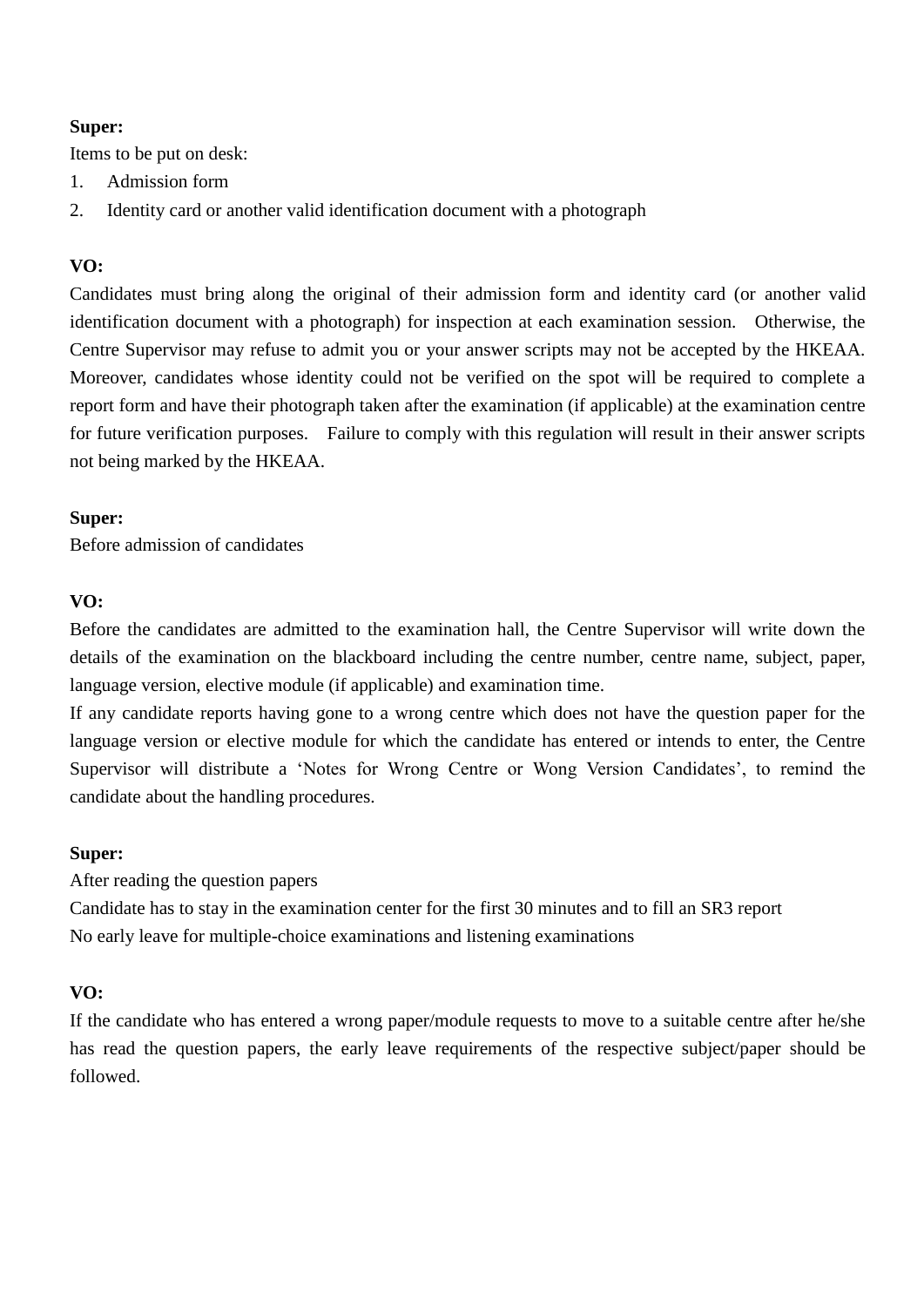Part 3: Points to Note Regarding English Language Examination.

# **VO:**

Part 3: Points to Note Regarding English Language Examination.

# **Super:**

English Language Paper 1 (Reading) and Paper 3 (Listening and Integrated Skills) consist of two parts in each of these two papers.

# **VO:**

English Language Paper 1 (Reading) and Paper 3 (Listening and Integrated Skills) consist of two parts in each of these two papers.

# **Super:**

All candidates must do Part A and then choose either Part B1, the easier section, or Part B2, the more difficult section.

# **VO:**

All candidates must do Part A and then choose either Part B1, the easier section, or Part B2, the more difficult section.

# **Super:**

English Language Paper 1 (Reading)

Question-Answer Books:

Part A and Part B1 or B2 (cover & inner pages)

Supplementary answer sheets will be supplied on request. Use separate supplementary answer sheets for Part A and Part B. Write your candidate number, mark the question number box and stick a barcode label on each sheet. Fasten them with string inside the relevant question-answer book.

# **VO:**

For English Language Paper 1 (Reading), candidates are required to write the candidate number and affix barcode labels in the designated spaces on the cover and the inner pages of the Part A and attempted Part B1 or B2 Question-Answer Books during the examination.

Supplementary answer sheets will be supplied on request. Use separate supplementary answer sheets for Part A and Part B. Write your candidate number, mark the question number box and stick a barcode label on each sheet. Fasten them with string inside the relevant question-answer book.

# **Super:**

At the end of the examination

Barcode labels and candidate numbers need not be put on the cover of the unattempted Part B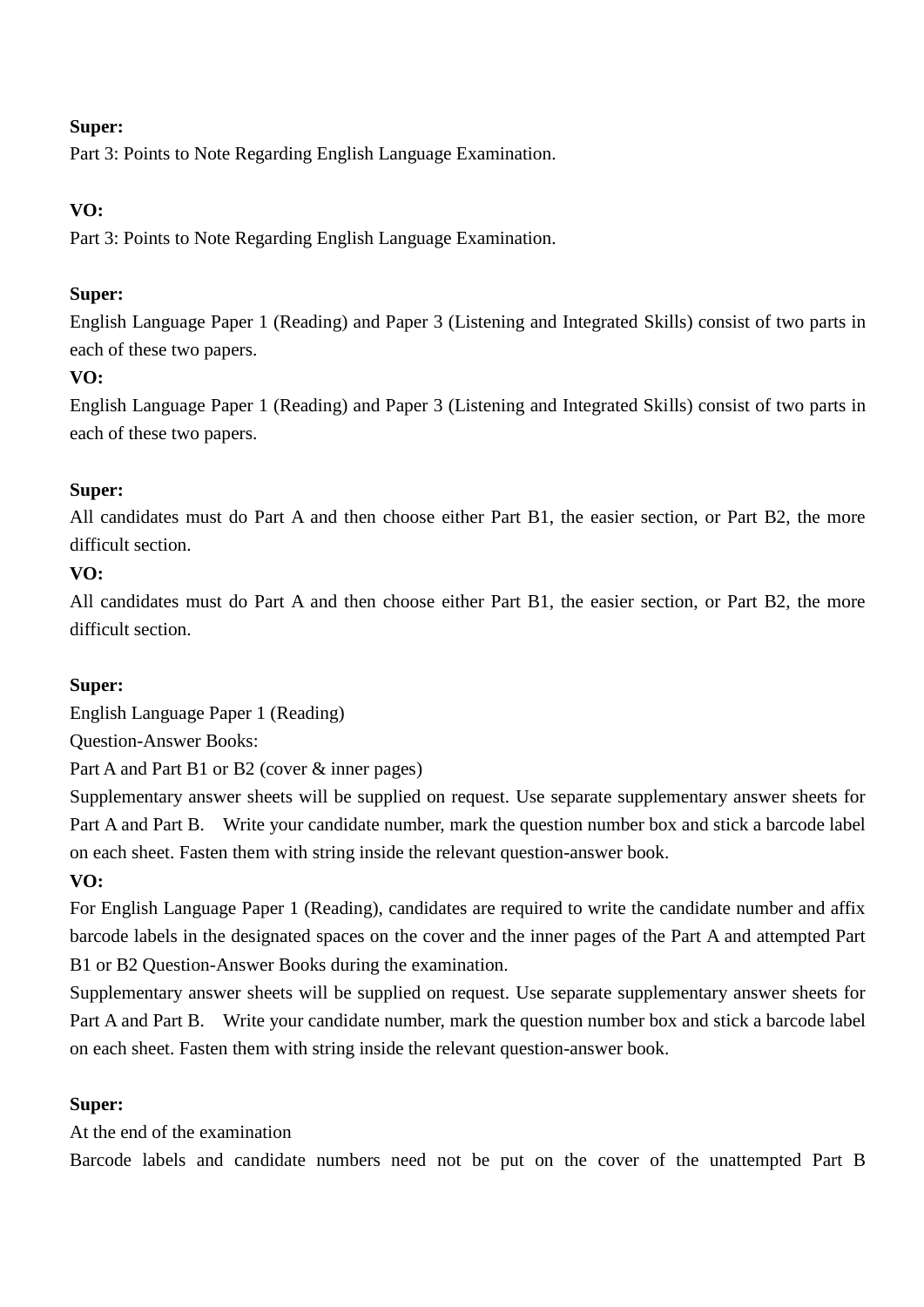question-answer book. Just leave it on the desk for collection by invigilators separately.

# **VO:**

Barcode labels and candidate numbers need not be put on the cover of the unattempted Part B question-answer book. Just leave it on the desk for collection by invigilators separately.

# **Super:**

The sessional break between English Language Paper 1 and Paper 2 Sessional Break 60 Minutes

# **VO:**

There is a sessional break of 60 minutes between English Language Paper 1 and Paper 2.

# **Super:**

The sessional break includes the time for script collection in Paper 1 and the preparation time before the start of Paper 2 examination.

# **VO:**

The sessional break includes the time for script collection in Paper 1 and the preparation time before the start of Paper 2 examination.

# **Super:**

English Language Paper 3 (Listening & Integrated Skills)

Candidates will be instructed via the broadcast to write their candidate number and affix barcode labels on the question-answer books

# **VO:**

For English Language Paper 3 (Listening & Integrated Skills), candidates will be instructed via the broadcast to write their candidate number and affix barcode labels on the question-answer books.

# **Super:**

At the end of the examination Fasten the attempted Part A and Part B1 or B2 Question-Answer Books together with a green tag

# **VO:**

At the end of the examination session, candidates should fasten the attempted Part A and Part B1 or B2 Question-Answer Books together with a green tag.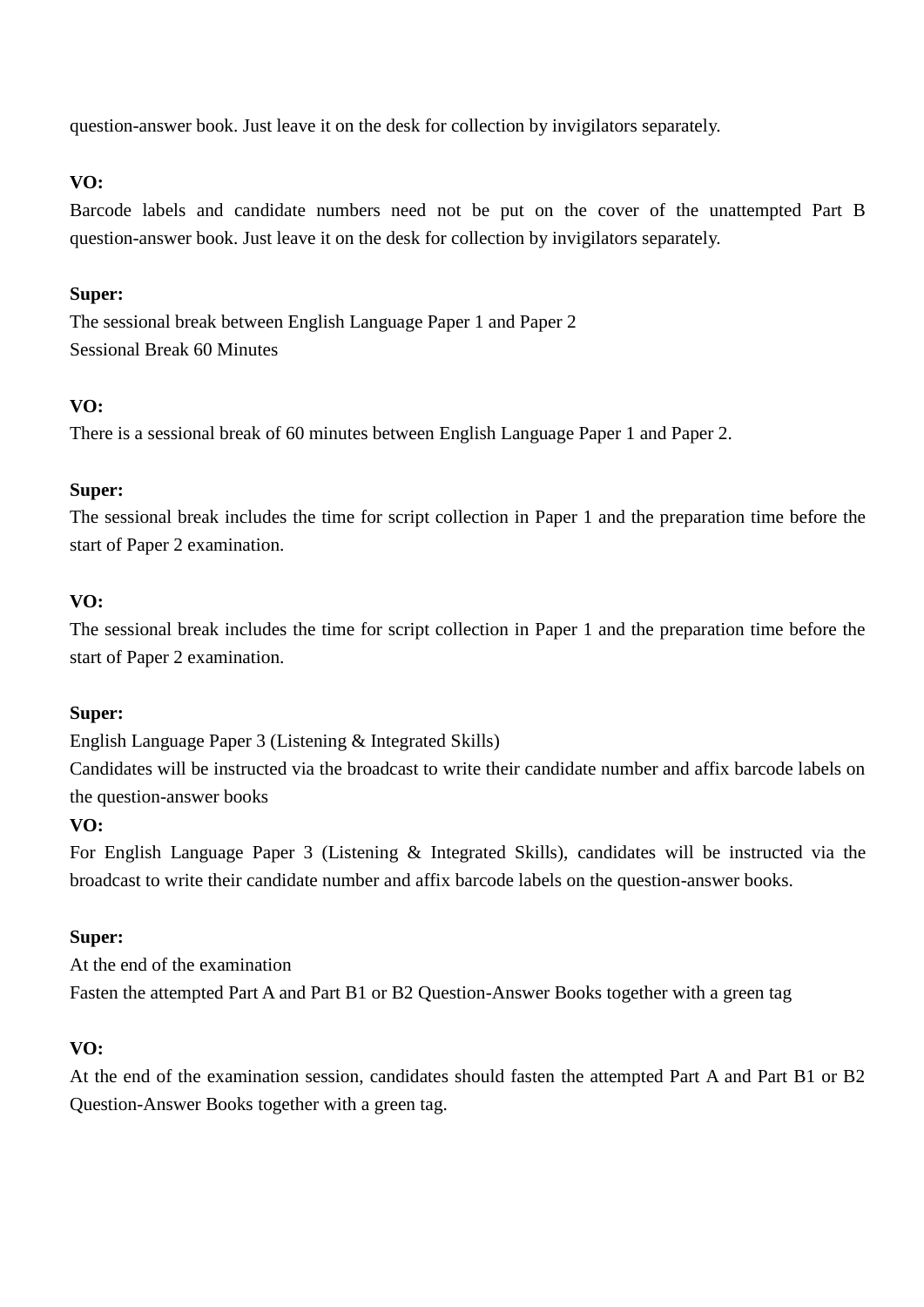At the end of the examination The attempted Question-Answer Books will be collected first

# **VO:**

The attempted Question-Answer Books will be collected first.

# **Super:**

Candidates can take away: Paper 1 – Reading Passages booklets Paper 3 – Data Files

# **VO:**

Candidates can take away the Reading Passages Booklets (for Paper 1) and Data Files (for Paper 3).

# **Super:**

Part 4: Handling of Mobile Phone Irregularities

**VO:**

Part 4: Handling of mobile phone irregularities

# **Super:**

Example 1: Ringing sound of a mobile phone is heard.

# **VO:**

Example 1: Ringing sound of a mobile phone is heard.

# **Super:**

During the examination

Alarm mode activated

You should deactivate the alarm function or remove the battery from your phone. You should stay behind after the examination to complete a report.

# **VO:**

If your mobile phone rings during the examination, the invigilator will ask you to show the screen of your phone. If the sound is triggered by the alarm function only, you should deactivate the alarm function or remove the battery from your phone. You should stay behind after the examination to complete a report.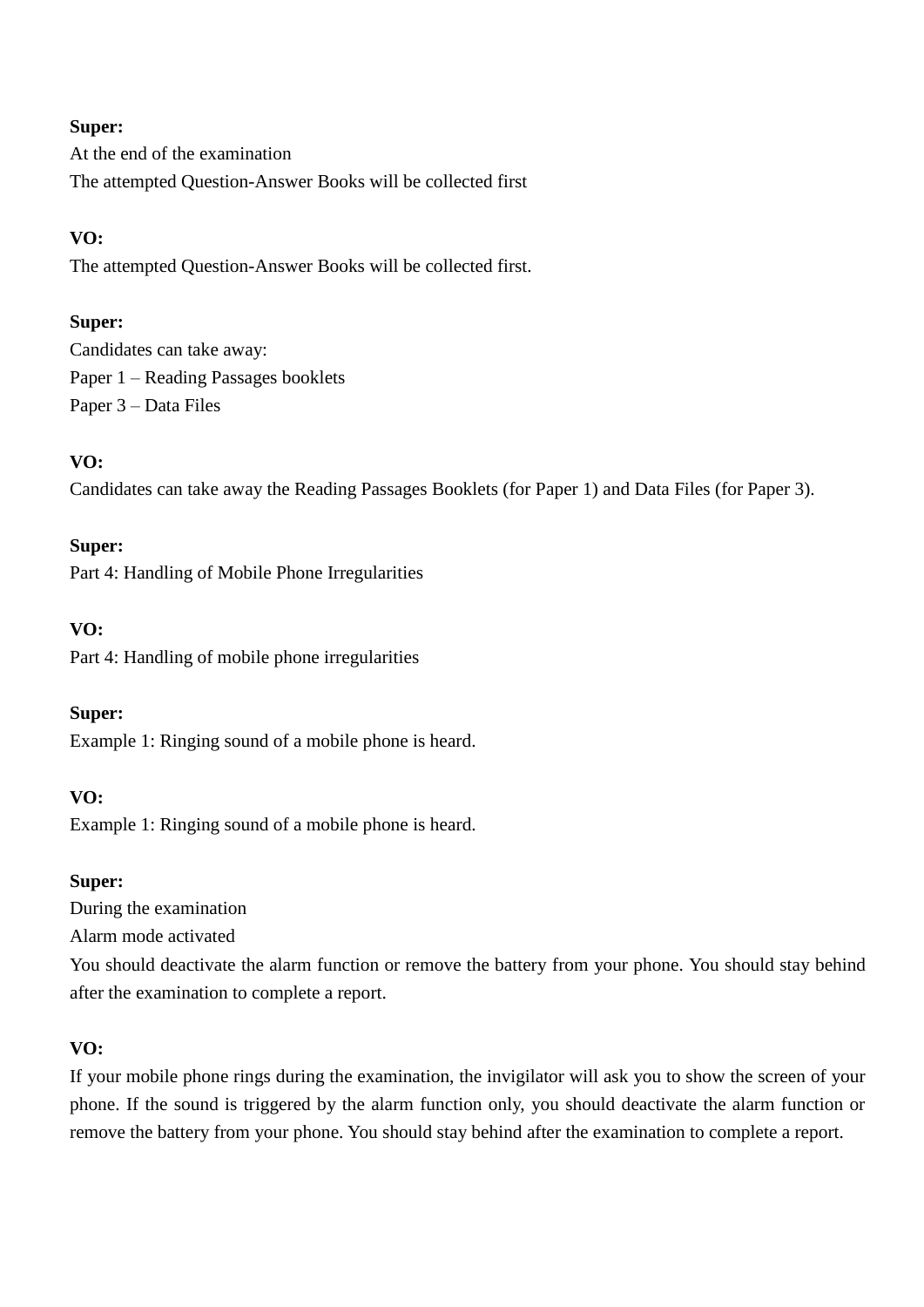Example 2: The mobile phone is in operating mode.

# **VO:**

Example 2: The mobile phone is found in operating mode.

# **Super:**

During the examination In operating mode You should switch it off immediately The invigilator will ask you to put your phone inside the plastic bag and leave it under your chair You should stay behind after the examination to complete a report and have your phone checked

# **VO:**

If your phone is found in operating mode, you should switch it off immediately. The invigilators will ask you to put your phone inside a plastic bag and leave it under your chair. You should stay behind after the examination to complete a report and have your phone checked.

# **Super:**

After the examination,

the invigilation staff will ask you to show the mobile phone call logs/message records and note down the relevant information for further investigation by the HKEAA

# **VO:**

After the examination,

the invigilation staff will ask you to show the mobile phone call logs or message records and note down the relevant information for further investigation by the HKEAA

# **Super:**

After the examination

If you refuse to cooperate, the invigilation staff will record this in the report to the HKEAA.

# **VO:**

If you refuse to cooperate, the invigilation staff will record this in the report to the HKEAA.

# **Super:**

If you are found to have a mobile phone switched on during an examination, you will be subject to a mark penalty or subject downgrading.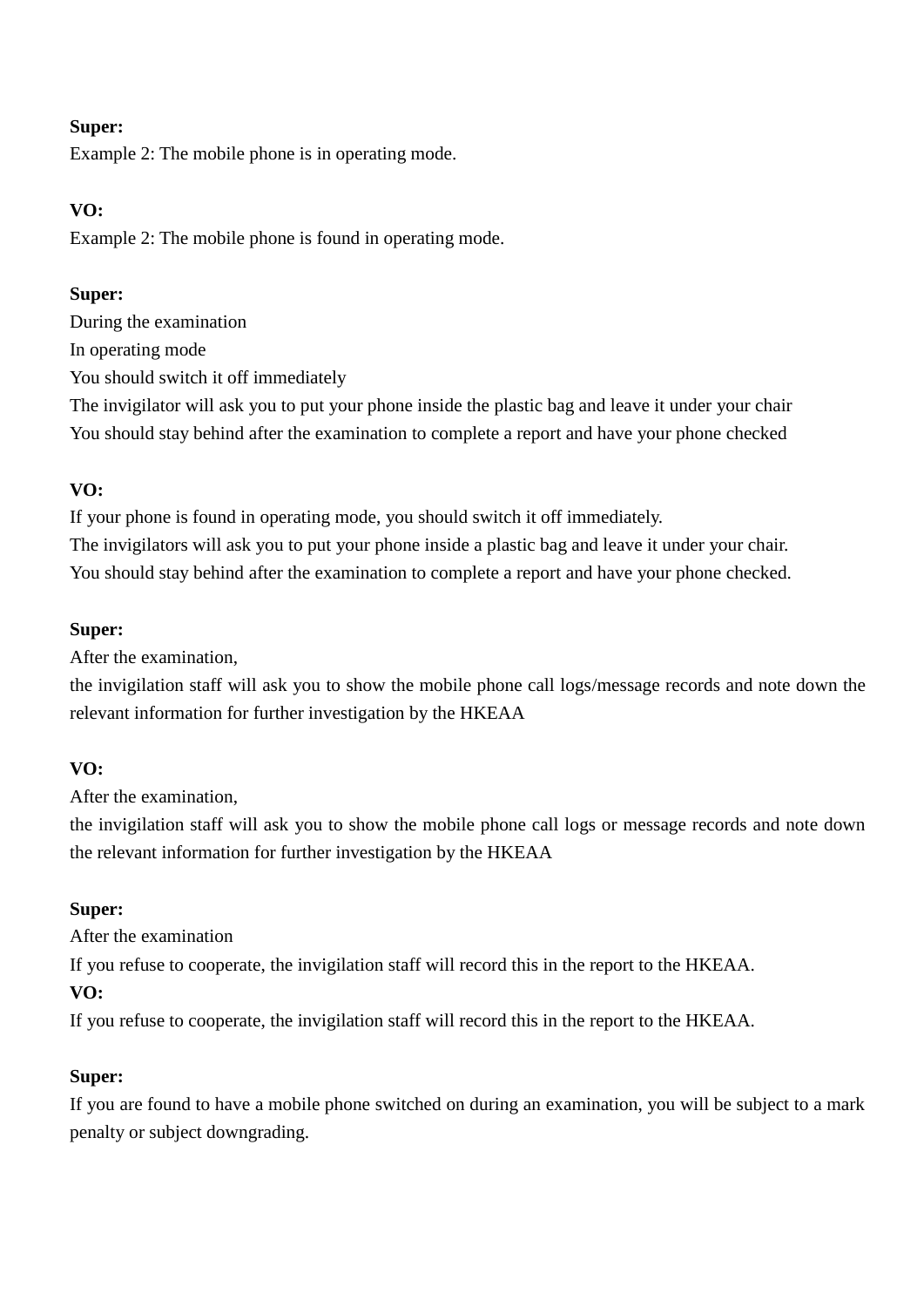If you are found to have a mobile phone switched on during an examination, you will be subject to a mark penalty or subject downgrading.

# **Super:**

Part 5: Special Features of the Listening Components

# **VO:**

Part 5: Special features of the Listening Components

# **Super:**

Radio broadcast The Listening Components will be broadcast via radio in the majority of centres or through the Infra-red (IR) Transmission System at designated centres

# **VO:**

The Listening components will be broadcast via radio in the majority of centres, or through the Infra-red (IR) Transmission System at designated centres.

## **Super:**

The information will be indicated on the admission form # Infra-red (IR) Transmission System at examination centres

### **VO:**

The information will be indicated on the admission form.

### **Super:**

Infra-red (IR) Transmission System

Infrared Receiver Earphones

candidates must bring their own earphones to be plugged onto the receivers provided by the HKEAA but they need not bring a radio to the centres.

### **VO:**

In the centres using the IR System,

candidates must bring their own earphones to be plugged onto the receivers provided by the HKEAA but they need not bring a radio to the centres.

### **Super:**

Radio Broadcast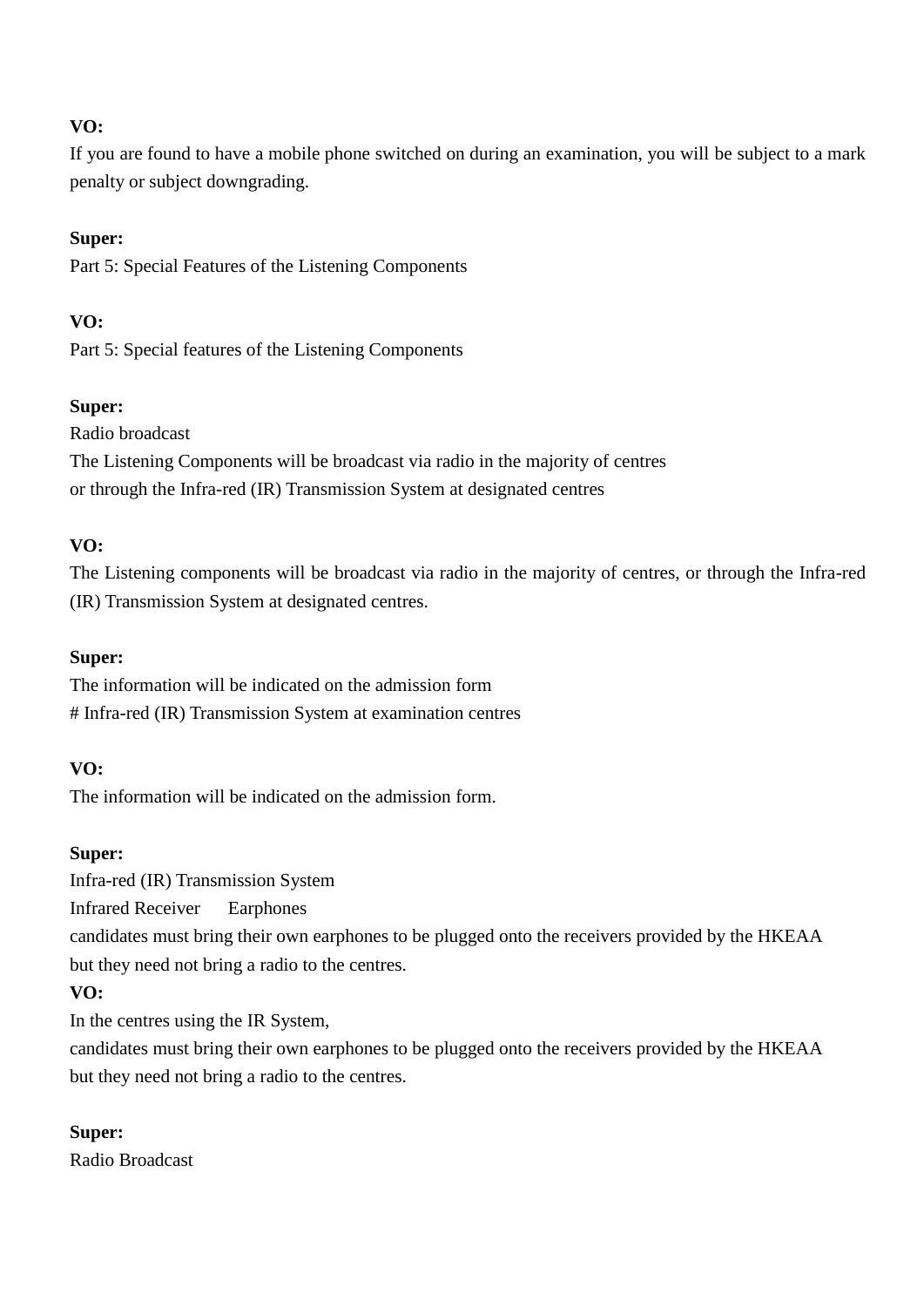Candidates should bring their own radio set equipped with earphones to take the examination When you are seated, check your radio and tune it to the correct channel according to the best frequency written on the board.

## **VO:**

For radio-broadcast centres,

candidates should bring their own radio set equipped with earphones to take the examination. When you are seated, check your radio and tune it to the correct channel according to the best frequency written on the board.

# **Super:**

No assistance can be expected from the Centre Supervisor or invigilators should your radio fail to work properly or tune to the correct channel for any reason. No special consideration will be given to the above circumstances in the marking

# **VO:**

No assistance can be expected from the Centre Supervisor or invigilators should your radio fail to work properly or tune to the correct channel for any reason. No special consideration will be given to the above circumstances in the marking.

### **Super:**

Radio Broadcast If you are using a radio with an extendable antenna, please make sure that the radio antenna, once extended, would not disturb neighbouring candidates or block the aisle in the exam centre.

### **VO:**

If you are using a radio with an extendable antenna, please make sure that the radio antenna, once extended, would not disturb neighbouring candidates or block the aisle in the examination centre.

# **Super:**

# Radio Broadcast

Advice has been sought from experts in broadcasting and telecommunication to the effect that the use of a radio with an antenna device will not cause radio reception problems to surrounding radios. Moreover, there is no evidence that the so-called "attacking" radio or antenna will cause interference to the reception of nearby radios.

# **VO:**

Advice has been sought from experts in broadcasting and telecommunication to the effect that the use of a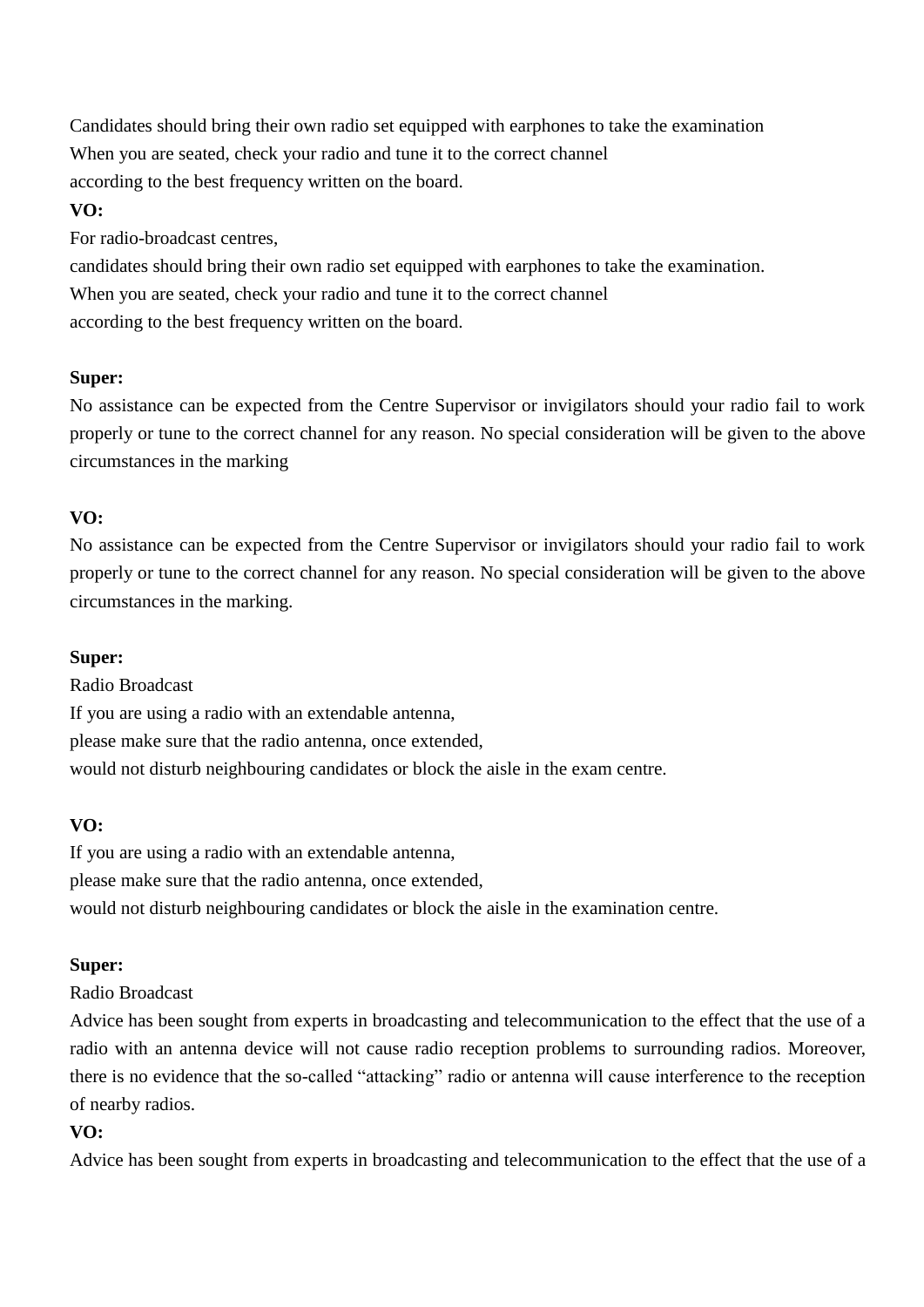radio with an antenna device will not cause radio reception problems to surrounding radios. Moreover, there is no evidence that the so-called "attacking" radio or antenna will cause interference to the reception of nearby radios.

#### **Super:**

#### Radio Broadcast

Candidates may use listening devices equipped with an FM radio.

Other electronic devices (including but not limited to multimedia players, Bluetooth/Wi-Fi devices, mobile phones, earphones with built-in radio etc.) are not allowed.

### **VO:**

Candidates may use listening devices equipped with an FM radio. Other electronic devices (including but not limited to multimedia players, Bluetooth/Wi-Fi devices, mobile phones, earphones with built-in radio etc.) are not allowed.

#### **Super:**

Candidates should take off their earphones after the examination broadcast has finished or else they will receive a mark penalty

### **VO:**

In addition, candidates should take off their earphones after the examination broadcast has finished, or else they will receive a mark penalty.

#### **Super:**

Candidates with the following problems will be sent to the Special Room Radio broadcast centres (From 9:15 am to the end of the examination)

### **VO:**

Under different circumstances, candidates will be sent to the Special Room during the whole examination time (i.e. from 9:15am to the end of the examination).

### **Super:**

Special Room

Mark Penalty will be imposed

- Not bringing a radio to a radio-broadcast centre;
- Having forgotten to bring or lost earphones/batteries;
- Arriving 30 minutes or more after the reporting time;
- Bringing a radio bigger than  $18"$  by 6" by 6"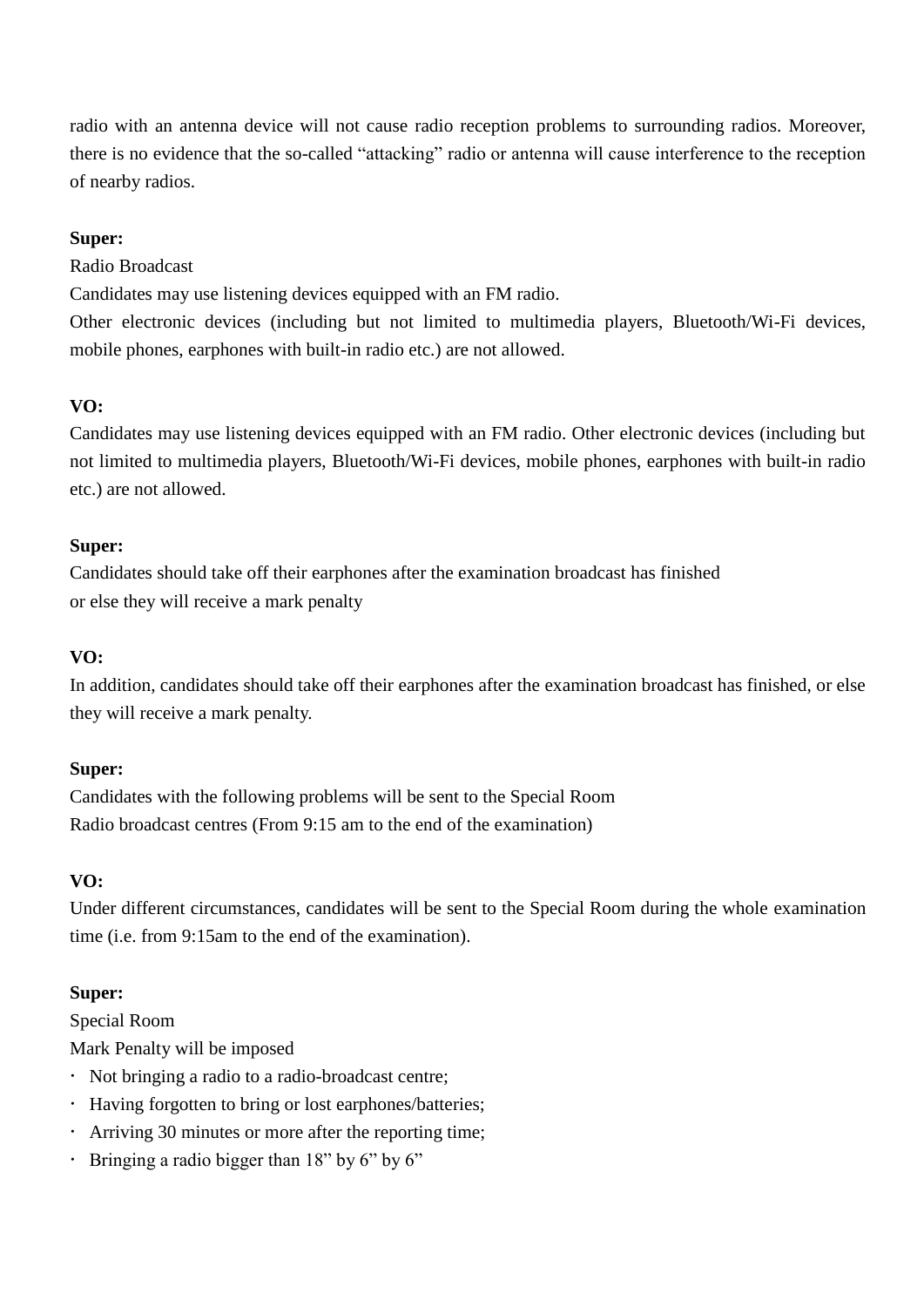Or an electronic devices other than a radio.

Mark Penalty will also be imposed on candidates who use their own radio in the Special Room

# **VO:**

Mark penalty will be imposed on candidates going to the Special Room under the following situations:

- Not bringing a radio to a radio-broadcast centre;
- Having forgotten to bring or lost earphones/batteries;
- Arriving 30 minutes or more after the reporting time;
- $\cdot$  Bringing a radio bigger than 18" by 6" by 6"
- Or an electronic devices other than a radio.

Mark penalty will also be imposed on candidates who use their own radio in the Special Room.

# **Super:**

Special Room Mark Penalty will not be imposed Radio / earphones not working Unable to tune radio to the correct channel or radio with poor reception

# **VO:**

Mark Penalty will not be imposed on candidates going to the Special Room under the following situations: Radio or earphones not working;

Unable to tune the radio to the correct channel or radio with poor reception

# **Super:**

Candidates should go to the Special Room if they encounter reception problems. Candidates who claim to have encountered reception problems but decide not to go to the "Special Room" will not be given any compensation.

# **VO:**

Candidates should go to the Special Room if they encounter reception problems. Candidates who claim to have encountered reception problems but decide not to go to the "Special Room" will not be given any compensation.

# **Super:**

No compensation will be given to candidates who claim to have encountered reception problems in the examination room, unless there is a general reception problem in the examination room.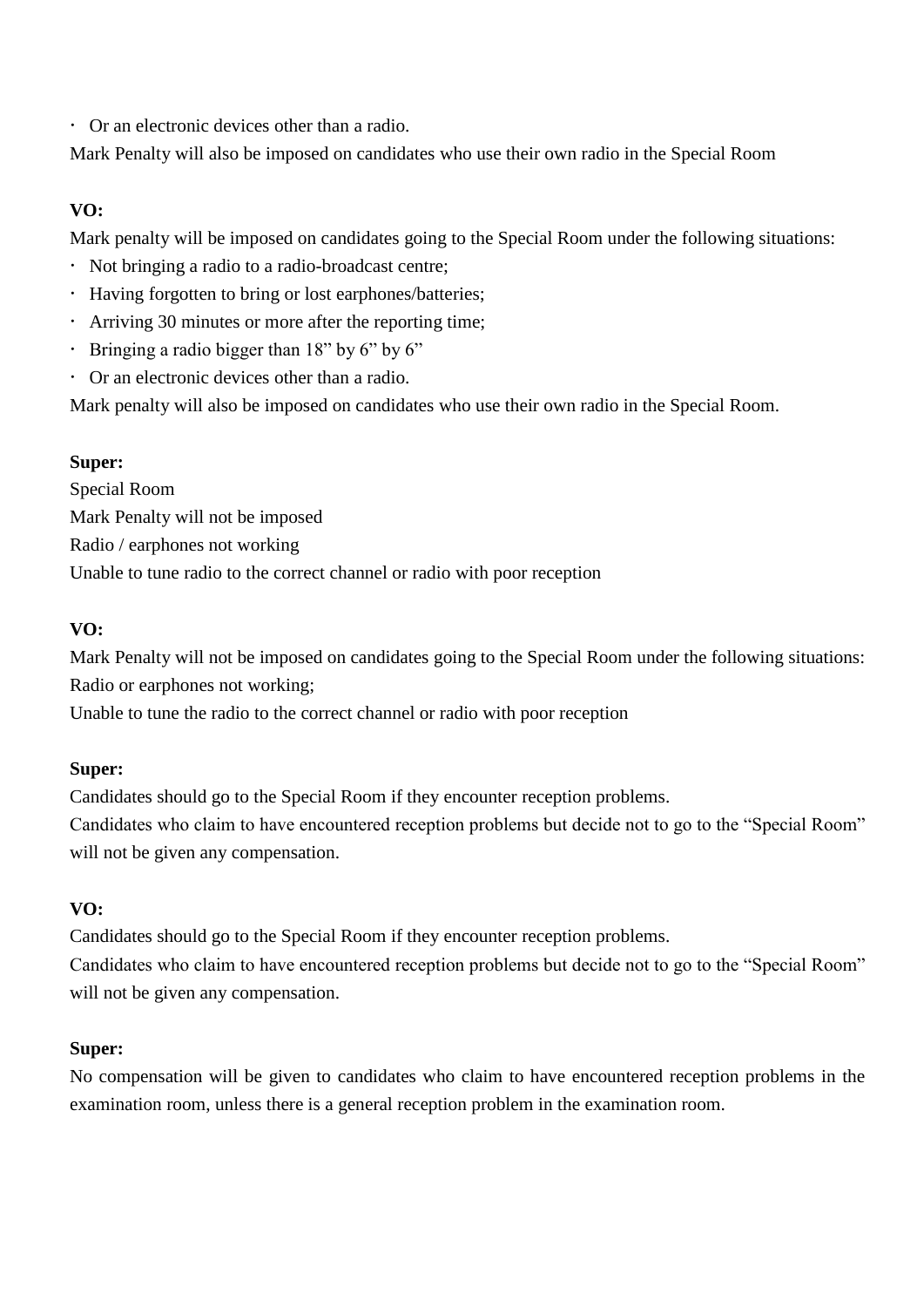No compensation will be given to individual candidates who claim to have encountered reception problems in the examination room, unless there is a general reception problem in the examination room.

## **Super:**

Candidates going to the Special Room during different sessions of the examination should follow the instructions outlined in the following examples

# **VO:**

Candidates going to the Special Room during different sessions of the examination should follow the instructions outlined in the following examples:

# **Super:**

Before the distribution of question papers

Example One: If you go to the Special Room before the distribution of question papers

- 1. Personal belongings
- 2. Personalised barcode sheet

# **VO:**

Example One: If you go to the Special Room before the distribution of question papers, bring along your personal belongings and personalised barcode sheet.

### **Super:**

After the distribution of question papers

Example Two: If you go to the Special Room after the question papers are distributed

- 1. Personal belongings
- 2. Question paper
- 3. Personalised barcode sheet

# **VO:**

Example Two: If you go to the Special Room after the question papers are distributed, bring along the question papers and personalised barcode sheet together with your personal belongings so that you can continue working on the examination.

### **Super:**

Completing a report

You will be asked to complete the 'Special Room Sessional Report' which includes verifying your arrival time and reason, affixing your personalised barcode label and signing on the form. Then, fill in the seating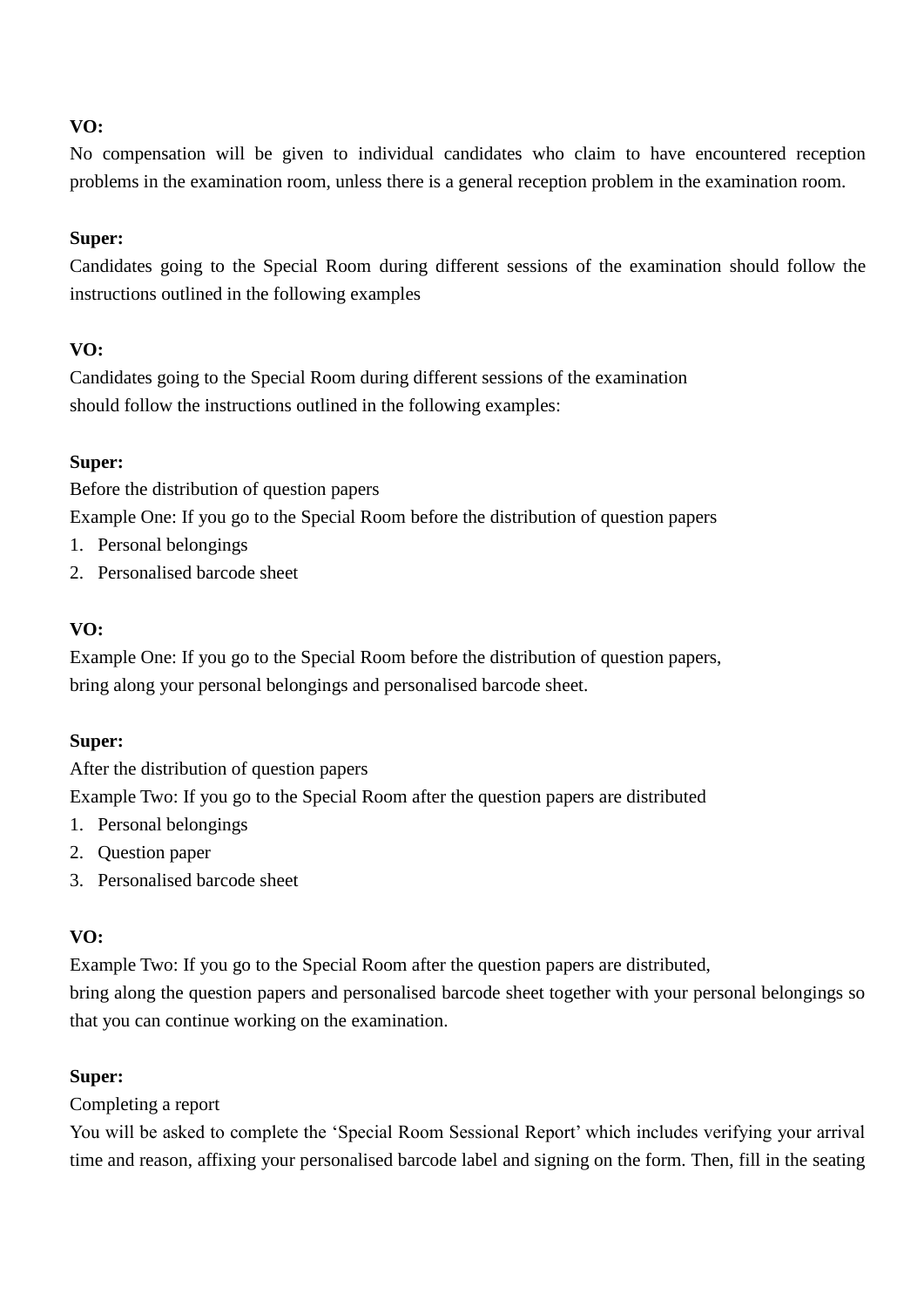plan before you leave.

# **VO:**

You will be asked to complete the 'Special Room Sessional Report' which includes verifying your arrival time and reason, affixing your personalised barcode label and signing on the form. Then, fill in the seating plan before you leave.

# **Super:**

Special Room

The Attendance and Script Tracking System (ASTS) will also be used in Special Rooms.

During attendance taking, Special Room Invigilator will scan the barcode printed on candidates' admission form and their personalised barcode sheet.

At the end of an examination session, Special Room Invigilator will collect candidates' answer scripts and scan the barcode labels stuck on the cover of the answer books.

# **VO:**

The Attendance and Script Tracking System (ASTS) will also be used in Special Rooms.

During attendance taking, Special Room Invigilator will scan the barcode printed on candidates' admission form and their personalised barcode sheet.

At the end of an examination session, Special Room Invigilator will collect candidates' answer scripts and scan the barcode labels stuck on the cover of the answer books.

# **Super:**

Special Room

Candidates who use their own radio in the Special Room will receive a mark penalty.

**VO:**

Candidates who use their own radio in the Special Room will receive a mark penalty.

# **Super:**

Special Room

You are not allowed to use your own radio with earphones in the Special Room. Offenders will risk a mark penalty.

Special Report Form

# **VO:**

Special Room Invigilator will report the case details in a special report for follow up by the HKEAA.

# **Super:**

For other examination procedures of the listening papers, please refer to the Handbook for Candidates,